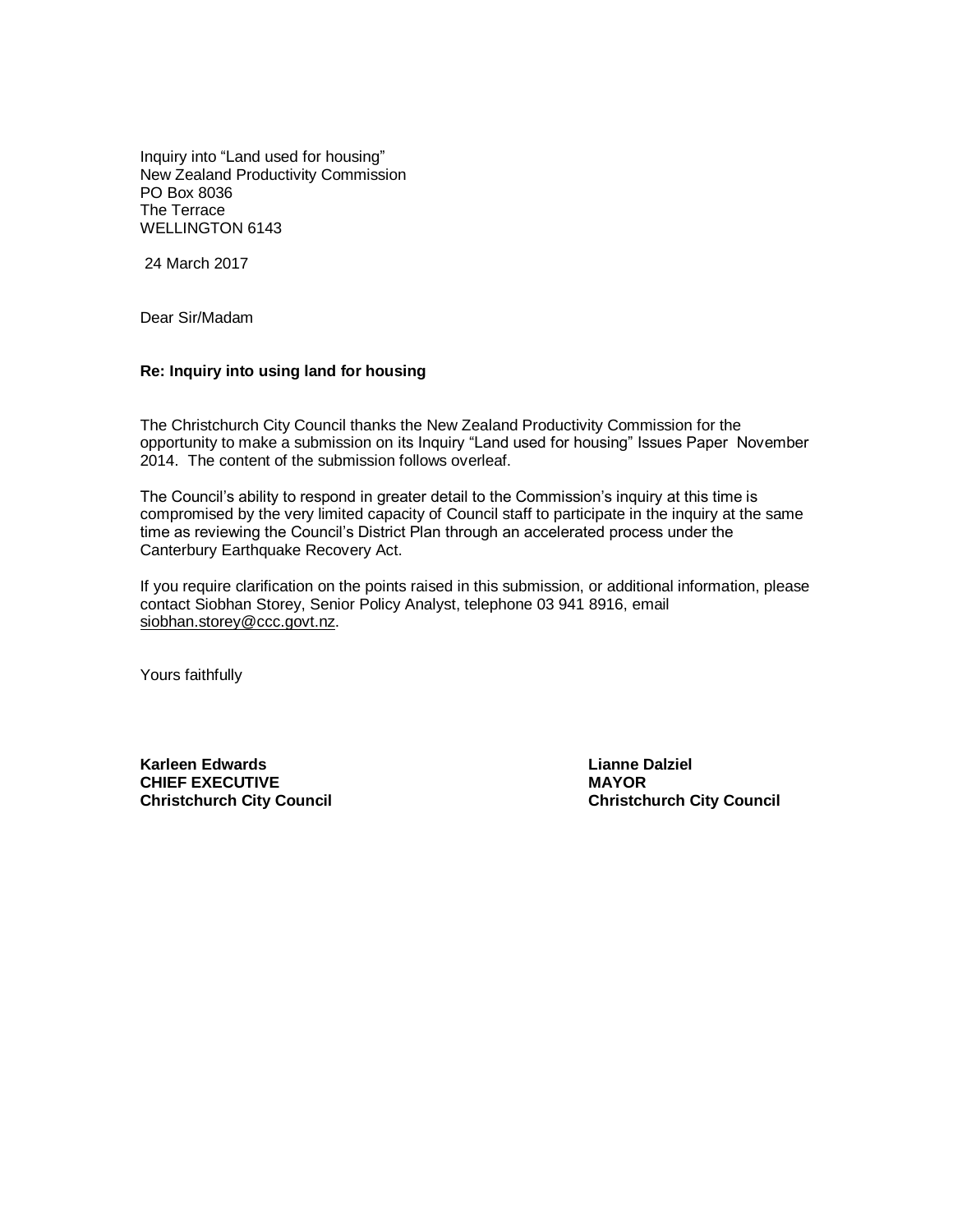# **Christchurch City Council's Responses to Questions in the Productivity Commission's Report "Using Land for Housing"**

- *Q1 Is it helpful to think of the planning and development system as a means of dealing with externalities associated with land use and coordination problems? What other factors should the Commission consider in evaluating the role of the planning and development system?*
- *Q2 Can the current land planning and development system be made to work better to benefit cities throughout New Zealand? Is a different type of planning system required to meet the needs for housing in New Zealand's fastest growing cities?*
- *Q3 What criteria should the Commission consider in evaluating the current land planning and development system in New Zealand?*

The Commission should consider the degree to which the current land planning and development system in New Zealand is contributing to the delivery of housing provision that is well suited for both the current and future housing needs of communities. New Zealand has an ageing population and the forecast is for an increasing need for smaller homes to accommodate single people and couples. However the majority of new homes being developed are larger family homes. There appears to be a significant mismatch between the homes the market is providing and the future needs. See further comments in answer to question 4.

The Commission should also consider the degree to which the current land planning and development system in New Zealand is contributing to meeting the country's housing and business needs in a way that is environmentally sustainable and helps to reduce the impacts of climate change.

*Q4 Would a significantly increased supply of development capacity lead to an increased supply of affordable housing, or would further regulatory or other interventions be required to achieve that outcome?*

Increased supply of development capacity alone is not likely to be sufficient. Further intervention is needed to prevent land banking and slow release of sections to the market by developers.

In Christchurch in Greenfield areas, the majority of houses being built are still large single family homes on single lots. Developers indicate this is the market preference; evidence suggests that there is a latent demand for a different housing type.

See Tony Brazier's comments in his opinion piece (Press Property section, 29 October 2014), for his interesting take on land housing supply and the risk he foresees of oversupply in 5 to 10 years, in particular of Greenfield subdivisions houses.

Depends on definition of development capacity; It could be land supply (be it rural land or changes to rules to enable higher density infill). It could also refer to developer capacity to deliver, or the knowledge and skills in the development community. A willingness to build alternative housing forms or reference to a limited range of housing providers working in the affordable market. Planning rules may (and are being through the DPR) changed to enable more development in the city (both Greenfield and urban redevelopment). This is in both terms of quantity and distribution. Planning rules establish what is allowed and to a certain extent can make some forms of development carry less risk to a developer and incentivise some forms of development.

**Note: Question 7 separates capacity into land and development.**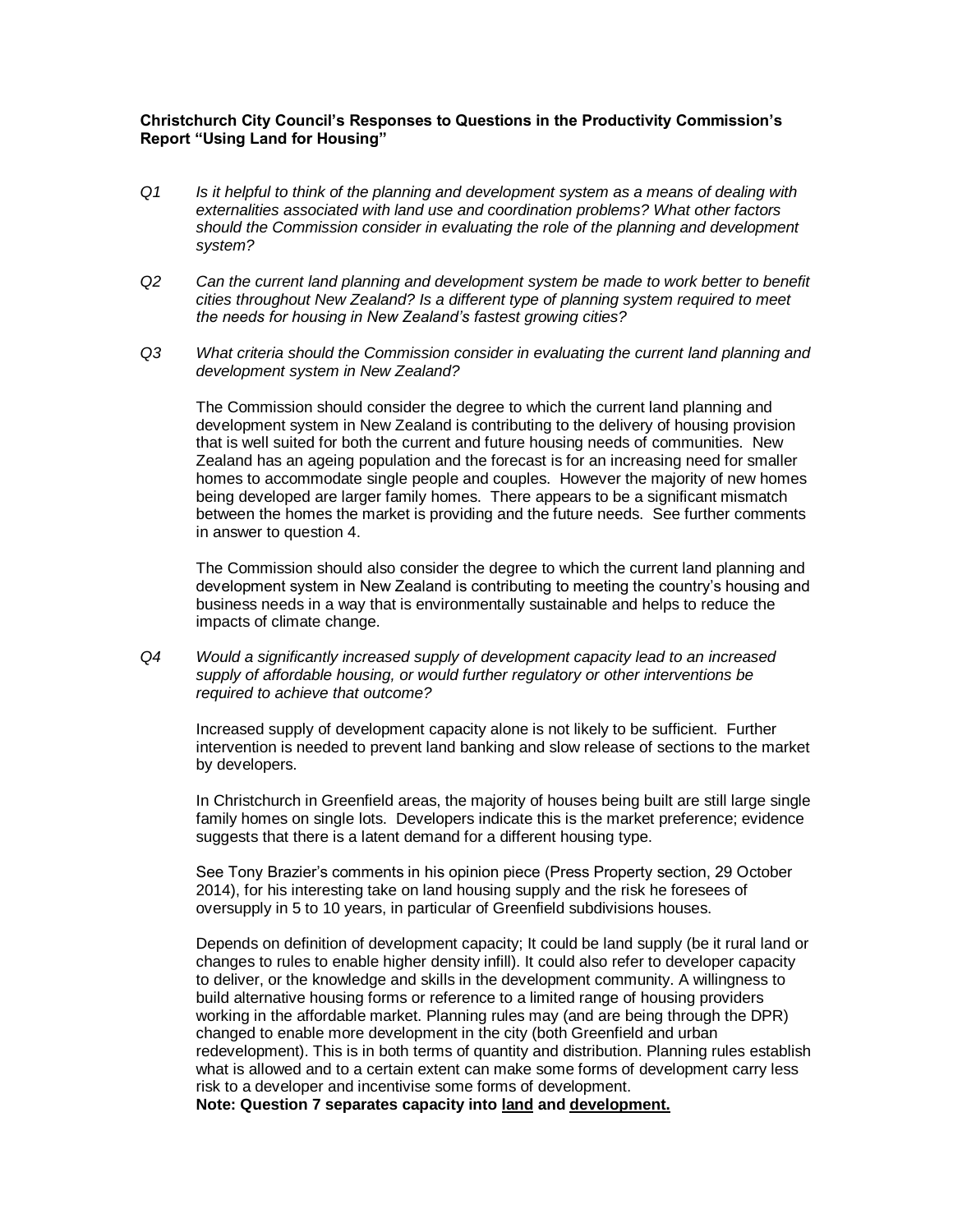The capacity to deliver on either Greenfield or urban redevelopment is dependent a wide range of additional factors such as developer capacity, workforce availability and skill base, economic, financial and market fluctuations, the supply and price of materials.

The assumption that pure supply and demand governs eventual house prices is too simplistic. Land is a finite resource, especially if well located, and it is also able to be used for a range of purposes. Hence, owners will, generally, hold land until they can maximise the return on it, retaining it in an alternative revenue generating / productive use until the optimal capital receipt is achievable.

Comparisons are made with selected US cities where substantial homes can be delivered for under \$300k. It must be recognised that in a large multi-centric country like the US, the fortunes of cities are far more tidal resulting in returns on land fluctuating more widely meaning that capital receipt expectations are not as high. In contrast, in New Zealand where employment and facilities are centralised into a handful of larger cities, the market price of land is more resilient, tracking, broadly, in a constant upward direction. No more so is this the case than in Auckland where its geography limits the supply of land more so than it would in a city that can grow in a more orthodox radial fashion.

An obvious long term solution is a move towards decentralisation. Auckland, Wellington and Christchurch are dominant centres with considerable economic gravities driving ever increasing levels of growth. This means the treadmill of land values is ever upward. In contrast, the housing markets of mid sized and smaller centres range from being either in decline, stagnant or enjoy modest growth. By stimulating these lower order centres, through the incentivising employers to relocate, matching employee skills to employer needs and enhancing social and community facilities, demand pressure can be diverted from larger centres enabling smaller centres become more viable in turn creating economic conditions to support higher order commercial and social facilities.

- *Q5 What data sources will be most useful in identifying effective local authority planning processes for the development of land for housing?*
- *Q6 Are there other local authorities exhibiting good policies or practices in making land available for housing that the Commission should investigate?*
- *Q7 What policies and practices from other countries offer useful lessons for improving the supply of effective land or development capacity for housing in New Zealand?*

The UK has introduced rolling 5 and 15 year land supply requirements, attached to which are carrots and sticks. The level of supply is derived from projected growth levels determined in local development plans as informed by sub-national/regional housing market assessments. Each Council must demonstrate, year on year, that it has a 5 year supply of land with consent or that is allocated for immediate consenting (i.e. land where homes could be delivered and be in occupation within 5 years). Where an authority cannot demonstrate this landowners can apply for alternative land parcels via consenting processes for development subject to them satisfying general policy and infrastructure requirements. Incentives are applied by government in the form of top ups/discounts to local authority funding – in effect if the council does not deliver its core funding is incrementally reduced. Development Plans must demonstrate at least 15 years of future supply – phased as needed to fit with, say, infrastructure extensions. In practice, authorities are actually looking 20-25 year ahead in relation to supply as they are recognising the need.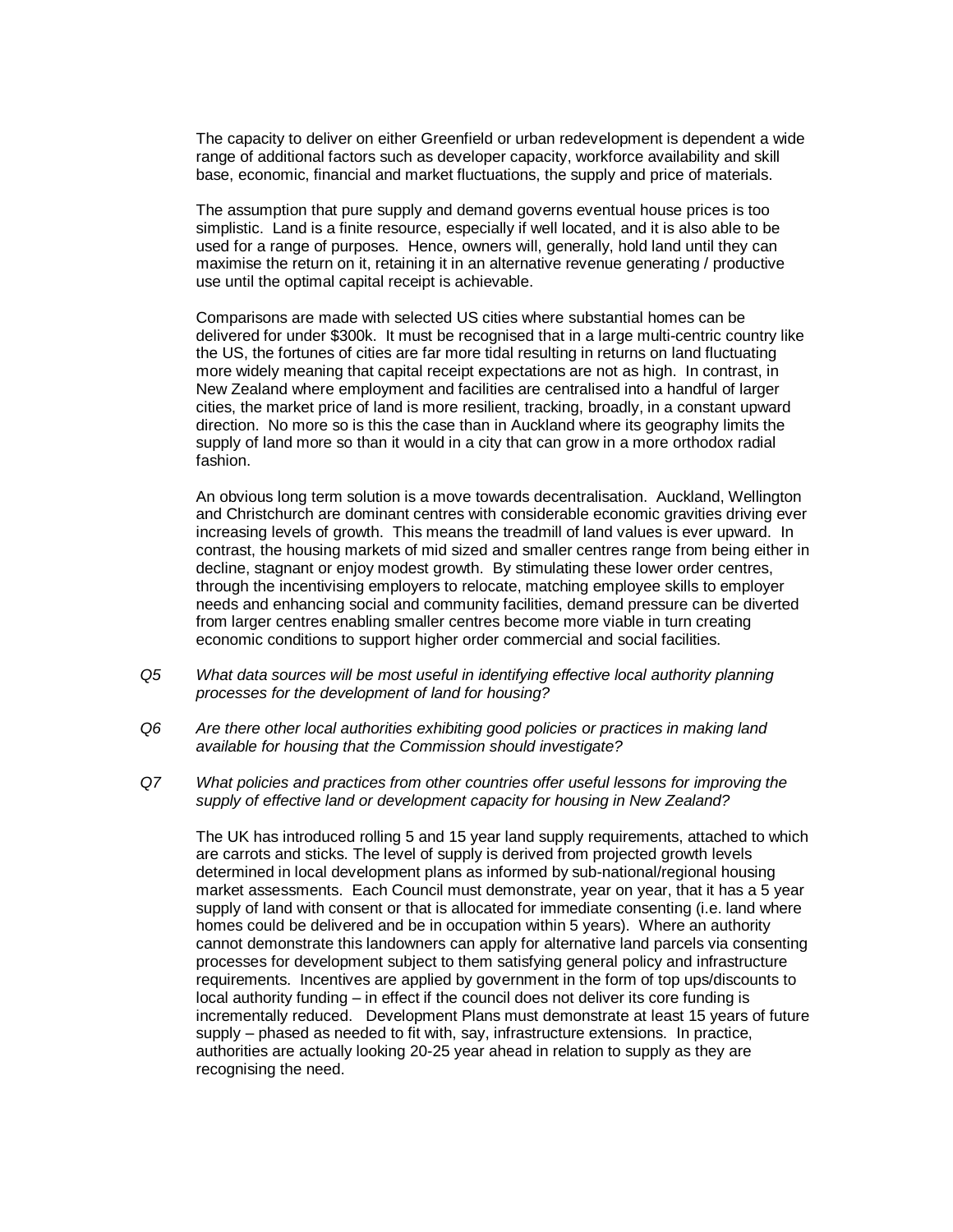- *Q8 Alongside the Resource Management, Local Government and Land Transport Management Acts, are there other statutes that play a significant role in New Zealand's planning and development system?*
- *Q9 How easy is it to understand the objectives and requirements of local authority plans? What improves the intelligibility of plans?*

Policies and objectives can be clear in setting the overall intentions, which when accompanied by assessment matters offer a framework which can be understood by a broad cross section of the community. However, technical and legalistic demands for certainty have driven the creation of rules and standards that for many have become impenetrable. The difficulty faced by councils is that in rolling back from complex rules, there is a need for more subjective and flexible assessment matters whose interpretation may not be consistently applied. Herein lies the dilemma facing any reform.

- *Q10 Is ensuring an adequate land supply for housing an objective of current District or Unitary Plans? If so, what priority is this objective given?*
- *Q11 What steps do local authorities take to ensure that all people potentially affected by land use Plan provisions or changes have the opportunity to comment? How effective and efficient are these steps?*
- *Q12 What steps do local authorities take to understand and incorporate the views of people who are potentially affected by Plan provisions or changes, but who do not formally engage in the Plan process?*
- *Q13 How can the Plan development process be improved to increase the supply of development capacity?*

See answer to  $7 - i.e.$  build in long terms supply

- *Q14 How accurate are local authority assessments of the demand for and supply of land? How well do they reflect market demands and the actual development capacity of land? Are there any good examples of supply and demand forecasts?*
- *Q15 How well do zoning decisions in District Plans and infrastructure planning in Long-Term Plans reflect demand and supply forecasts?*

Good question – and how does this interrelate with the RPS and UDS

*Q16 How effective are local authorities in ensuring that the rules and regulations governing land use are necessary and proportionate?*

Local authorities work hard to ensure that the rules and regulations governing land use are necessary and proportionate. In many respects the question of whether the are necessary and proportionate is a subjective one. Through the RMA there is a very robust process for creating the rules and regulations during which those who believe local authorities proposed rules and regulations governing land use are not necessary and proportionate have the opportunity to challenge them.

- *Q17 What are the characteristics of the most effective processes for testing proposed rules, Plans or Plan changes?*
- *Q18 How effective are local authority processes for connecting decisions across the different planning frameworks? Which particular processes have been successful? What explains their success?*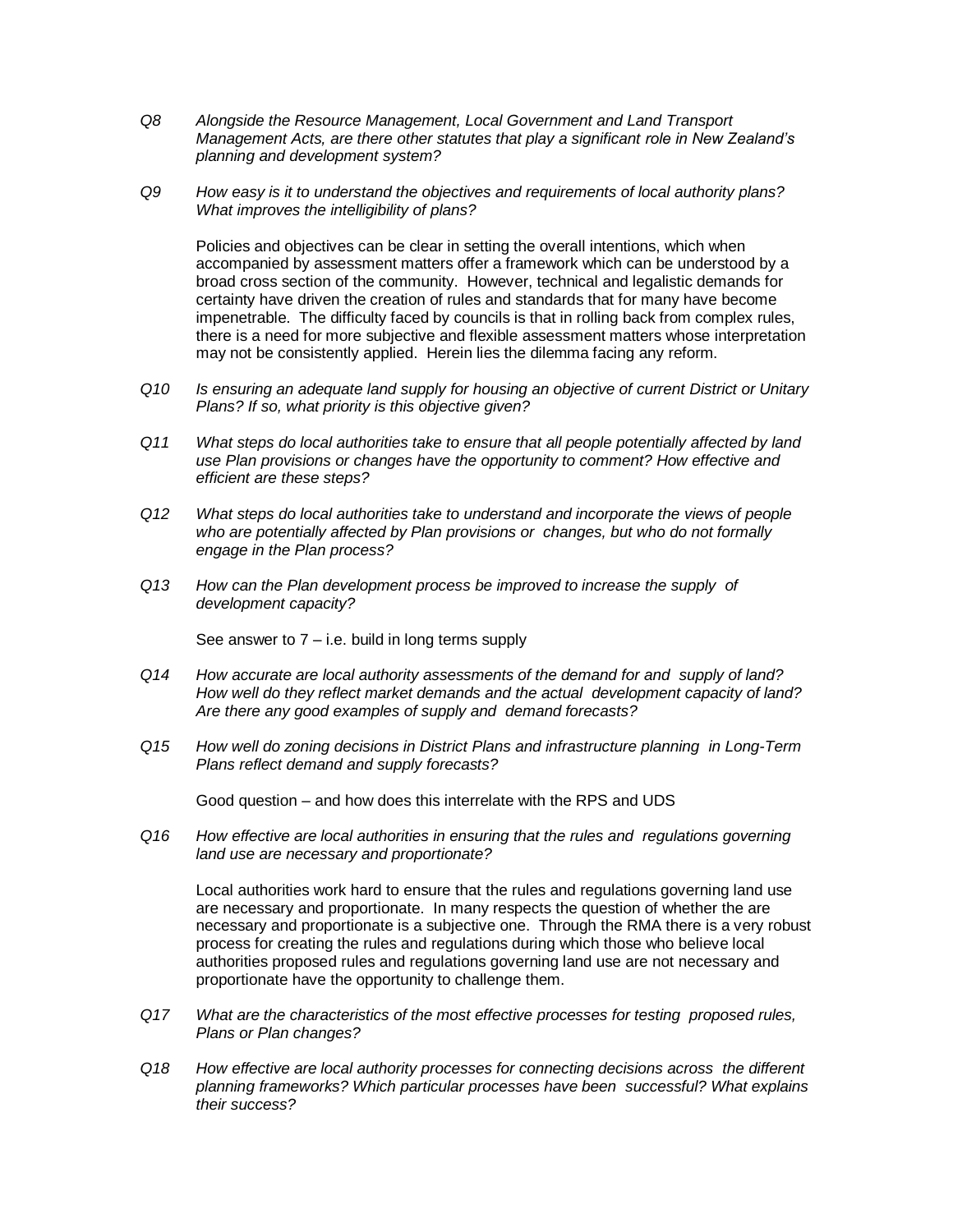# *Q19 What impact does transport planning have on the supply of development capacity?*

The Council considers that this question and the preceding statement about state highways network is referring to the restrictions on housing supply to protect transport infrastructure. There are a number of these types of restrictions. For example:

- Housing is generally restricted within the noise contours for Christchurch International Airport
- There are also restrictions on development close to Lyttelton Port
- Housing close to noisy transport corridors (such as State Highways, arterial and collector roads and railway lines) can sometimes be subject to some additional standards (i.e. more design standards to limit the amount of noise). There are also often restrictions on the number and design of accessways on to State highways, arterial and collector roads.

These restrictions are important to protect the efficient operation of transport infrastructure and limit noise from transport infrastructure adversely affecting residents. Without these restrictions being in place there may need to be noise restrictions on the operation of strategic transport infrastructure (e.g. imposition of a curfew at the airport which would restrict 24/7 operations). Such restrictions could reduce the efficiency and productivity of transport infrastructure which could increase costs on the economy.

Another important aspect of the relationship between transport and development capacity is the transport implications of the idea that increasing housing supply by releasing more greenfield land for development surrounding a city will reduce the cost of housing. Greenfield land is generally located further from employment areas and existing community facilities than development within existing urban areas. So an individual's transport costs to travel to employment and community facilities can be higher when living in a greenfield development and needs to be considered when considering whether how 'affordable' a house is. Also due to the distances involved and new infrastructure required, the cost of providing transport (and other) infrastructure to greenfield developments can be higher than providing infrastructure for development within existing urban areas. Greenfield development can also have effects on traffic congestion as the greater travel distances to and from greenfield developments increase car dependency and the amount of traffic on city roads. So restrictions on greenfield developments can reduce the transport costs on the economy. So when deciding whether increasing house supply in greenfield areas will make housing more 'affordable', the increase in transport and other infrastructure costs needs to be considered.

- *Q20 Are there examples of effective integration between regional policies and district plans, and what are the features of processes that lead to effective integration?*
- *Q21 Do rules or Plan requirements in your area unnecessarily restrict the use of land for housing? Why are these requirements unnecessary? What are the impacts of these rules and requirements?*
- *Q22 How important is it that rules for development and land use provide certainty?*

In the interests of simplification and certainty the rules based planning system prescribes what can and can't be done as the base line. The consenting process is meant to be the release valve for innovation, allowing the opportunity for different approaches to be proposed, investigated and tested. However, in the interests of certainty and risk reduction, the resource consent process becomes something to be avoided.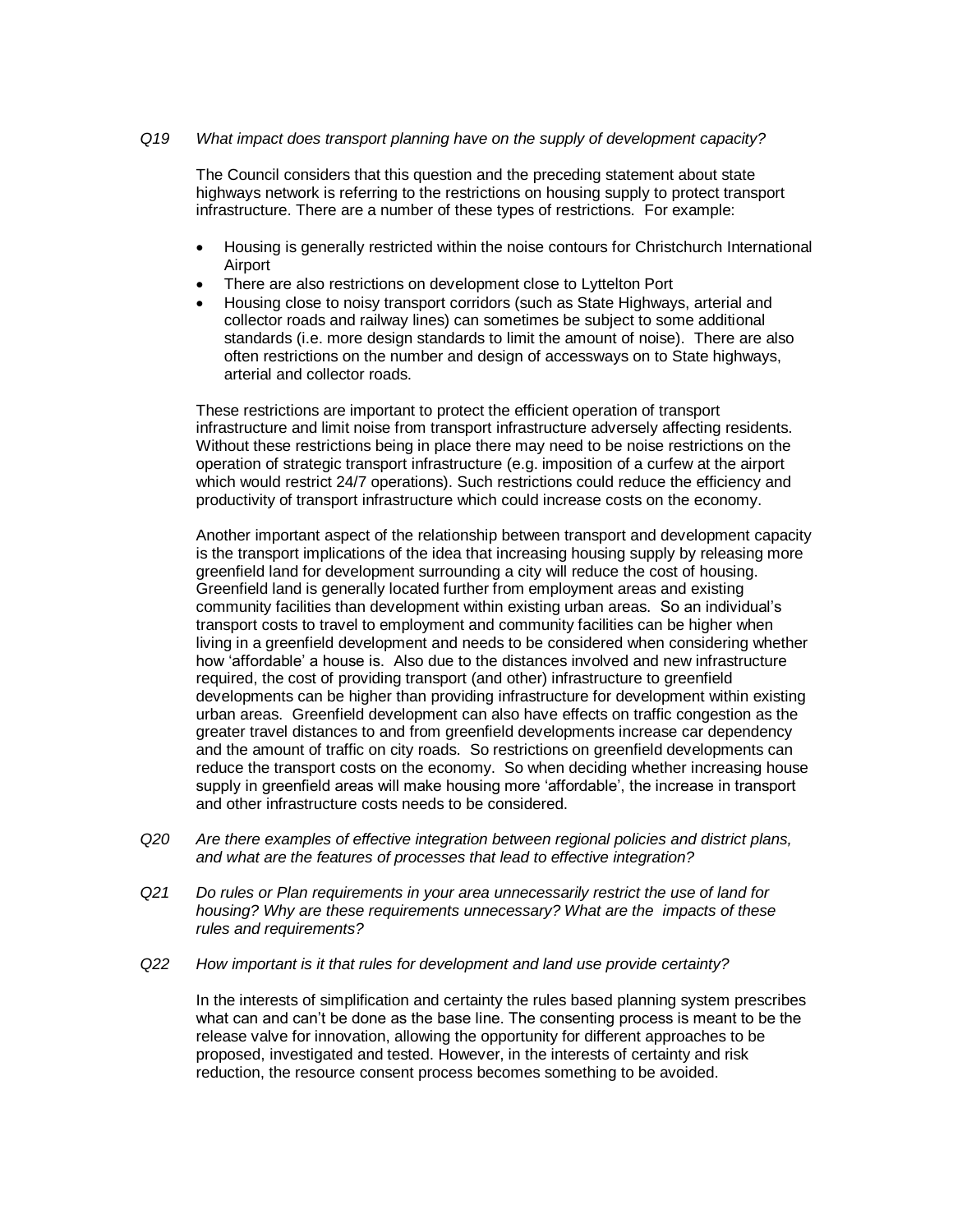The perception is often that rules provide a greater level of certainty, whilst this is true in the majority of cases as highlighted by the level of permitted development, experience shows that even where well considered and accepted rules or standards exist there is still a tendency for developers to push beyond them. Breaches to the rules trigger the need for an assessment of the effect, particularly where there is an impact on neighbouring properties, therefore creating a level of uncertainty as ultimately a judgement call will need to be made on the acceptability of the breach. The desire to push the limits of the rules often results from the wish to develop

A recent case in Christchurch relates to the Champions Mile exemplar proposal (see [http://resources.ccc.govt.nz/files/TheCouncil/meetingsminutes/agendas/2014/November/](http://resources.ccc.govt.nz/files/TheCouncil/meetingsminutes/agendas/2014/November/StrategyandFinanceCommittee20NovemberSupplementaryAgenda.pdf) [StrategyandFinanceCommittee20NovemberSupplementaryAgenda.pdf\)](http://resources.ccc.govt.nz/files/TheCouncil/meetingsminutes/agendas/2014/November/StrategyandFinanceCommittee20NovemberSupplementaryAgenda.pdf). Exemplars, as set out in the Land Use Recovery Plan, are seeking a level of innovation around the provision of affordable housing in Christchurch. The landowner and developer understandably want certainty around their development, while the exemplar process requires a level of risk to be carried to achieve the outcome.

In some cases the housing types proposed by developers are incompatible with the selected site, the reduction in functioning living space and/or the desire to extract as much economic value from the a site, rather than the rules not being fit for purpose. Where breaches in rules do occur, council officers are able to exercise a level of discretion provided sufficient evidence is available or appropriate justification can be provided.

*Q23 Are rules consistently applied in your area? Is certainty of implementation more important than flexibility?*

**Christchurch Urban Design Panel -** The Christchurch Urban Design Panel is a group of professionals who can provide independent design reviews for both Christchurch City Council and to private developers on urban design aspects of new developments. Private developers are encouraged to submit their plans to the panel for a pre-application review to provide greater certainty at the resource consent application stage. The urban design panel provides an opportunity to obtain a design review from a group of Christchurch's leading urban designers, architects, landscape architects and property professionals. This advice is currently provided at no cost by the Christchurch City Council and can assist in achieving high quality design outcomes for new developments. The panel does not have decision making powers. Its role is to provide expert advice to the Council and private developers. The panel can assist with:

- Providing independent expert advice and recommendations on urban design issues.
- Providing pre-application advice to developers on significant developments.
- A quicker, easier consent process through early identification of design issues.
- Adding value to developments through high quality design.

The panel have a firm understanding of the City Plan and its associated urban design rules, and are able to make reasoned judgments on the appropriateness of proposals and can provide advice to council officers in support of schemes that are technically noncompliant, as it is recognised that often the best design outcome is not necessarily fully compliant with the rules due to a number of variables. This is also a reflection that rules cannot hope to cover all possible development and design options and some flexibility needs to be included in the system. The recommendations of the panel will be sent to the applicant and will be given to the Council as well. In terms of a resource consent application the recommendations will carry the same weight as any other technical report. Interaction with the Urban Design Panel is best placed and encouraged at the preapplication stage, as this is the point at which any issues can be resolved prior to lodgement of the resource consent. The panel review is attended by the designated urban designer and resource consent planner who will ultimately process the application,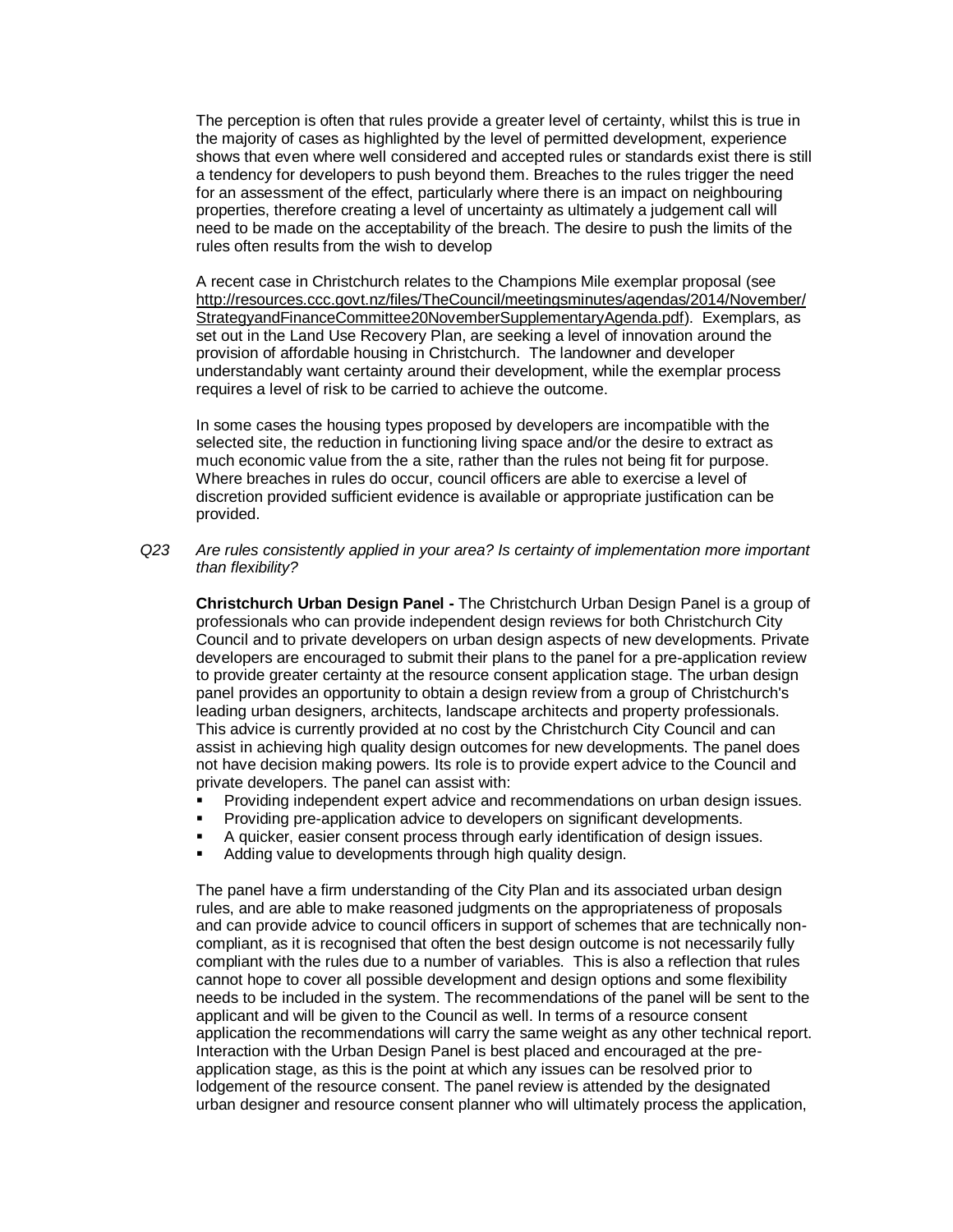thus ensuring a strong and on-going relationship is built between the applicant and council officers, consistent advice is provided throughout the process and ultimately a well informed and considered decision is reached at submission stage.

*Q24 Which local authorities have the best approach to implementing land use rules or Plan requirements? What makes their approaches the best?*

Whangarei District Council in the Far North region has, over a number of years, introduced plan changes using the mantra of diminishing the use of rules in favour of applicants demonstrating a range of effects in a more holistic sense, for example, in the use of management plans. The implementation experience of this approach would warrant exploration.

- *Q25 Do second-generation Plans take a more flexible or enabling approach to land use control?*
- *Q26 What effect do design guidelines have on the availability of effective land for housing? Are the processes by which land use can depart from a design guideline transparent and applied consistently?*

**Non-Statutory Design Guides -** A design guide has the potential to provide a vision and outline design outcomes for a given area. The use of non-statutory design guidelines is a common approach to reinforcing or building upon earlier work such as master plans or urban design frameworks. The design guide typically provides a set of design criteria or overarching principles that when appropriately applied help achieve the wider aspirations or objectives for an area. Whilst some might consider that non-statutory design guides lack control and thus the ability to sufficiently influence design, the benefit that they bring is in appreciating the need for flexibility in a market led approach to development, recognising the inability to anticipate every outcome and often the long term benefit of a more passive approach.

- *Q27 How many developers work in more than one local authority? Do variations in planning rules between councils complicate, delay or add unnecessary cost to the process of developing land for housing?*
	- A lot of developers in Christchurch would carry out developments within more than one local authority area (Christchurch City, Selwyn, Waimakariri, Hurunui)
	- Variations in rules would add a degree of complexity as their designers would need to be familiar with the different sets of rules.
	- House designs may need to differ between local authority areas to meet the respective rules. There is likely to be a cost involved in this for the developer.
	- The variations in rules would not result in delays in the process.
	- It may be appropriate in some cases for there to be a local flavour or variation to planning provisions to reflect unique circumstances or the participatory process a District Plan is subject to.

Undoubtedly this is a major issue for the development industry as a whole and underlines the flaws of government abdicating responsibility for not putting in place some form of national planning framework. National Policy Statements, such as that on Contaminated Land, define key directions and parameters. This type of direction, not applied to the point where it stifles local determination or innovation, can give local authorities a consistent framework from which they can develop policies as well as setting common standards or definitions which nationwide lead to so much variation.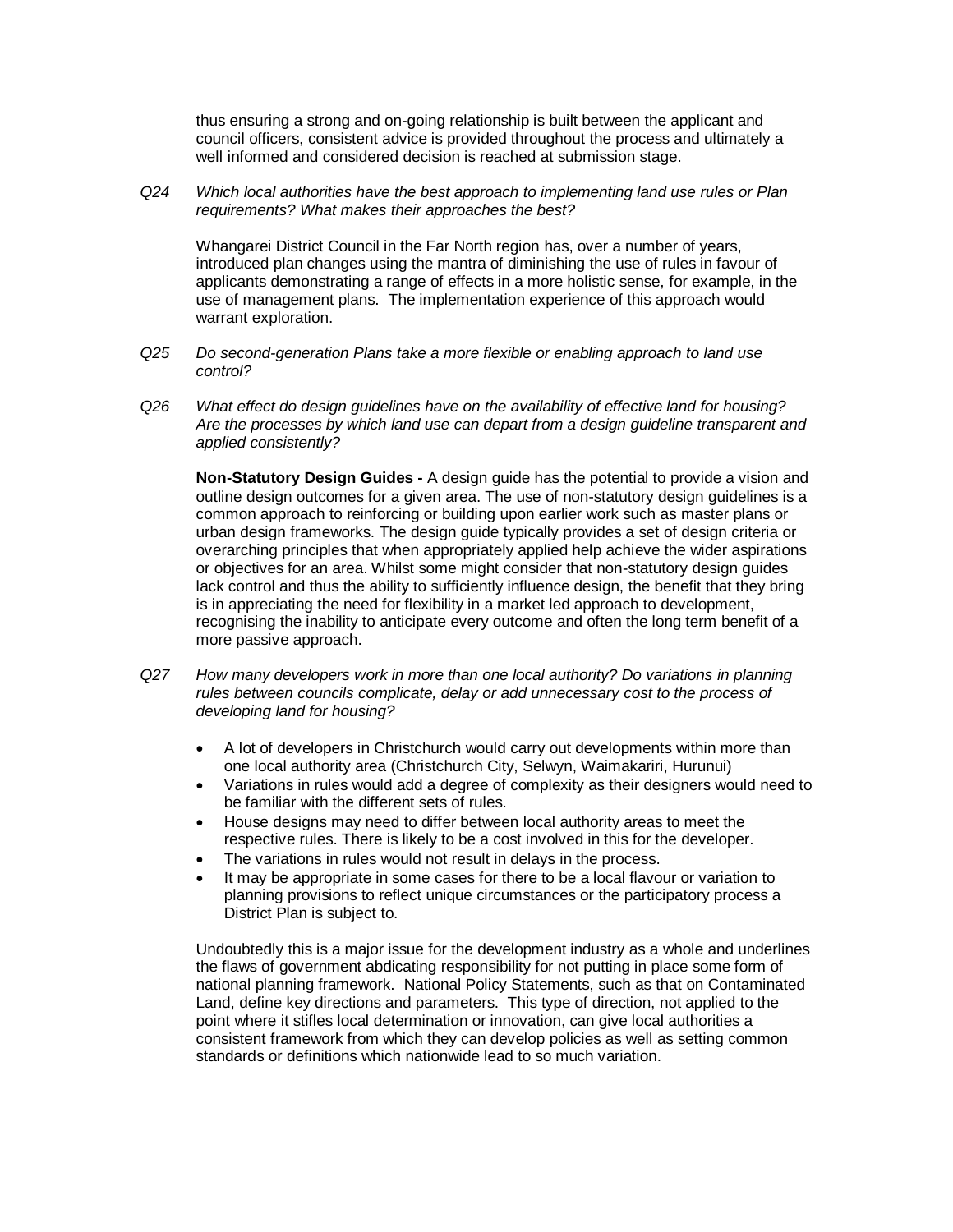*Q28 Which local authority pre-application advice and information services are the most effective for communicating expectations and reducing unnecessary cost for applicants? What makes them effective?*

- Meetings are considered the most effective service
- The right people need to attend, including experts and infrastructure staff relevant to the proposal.
- Pre-circulation of concept plans to enable preparation, and ensure the right staff can attend
- To be useful to the developer, staff attending the meetings need to be sufficiently experienced and confident to be able to provide an indication of whether the proposal is likely to be supported or not
- There needs to be a documented record of the meeting
- The cost of pre-application meetings does not appear to be a deterrent, as the advice provided can be invaluable to project planning and is usually money well spent.
- Rebuild Central was set up by the Christchurch City Council in 2012 in response to the earthquakes and the need to enable development. It offers a (free) service to developers interested in building on the Central City, Lyttelton or Sydenham, the latter two are commercial suburban centres most impacted by the 2010-2011 earthquakes. Planning advice and urban design advice is available on a walk-up basis. Further access to consenting (planning and building) is arranged through Rebuild Central. The service reduces some upfront advice costs to applicants and helps to provide clear information and certainty around the viability of development proposals, particularly before they enter a more formal process.

*Q29 Which processes are most important to applicants for providing consistent and efficient assessments of resource consent applications?*

- Consistency in identification of affected persons for similar types of proposals, and in the information required to accompany the application
- Consistency in decision-makers and decisions, including conditions
- Clear assessment matters and explanations for rules, for the benefit of both staff and developers
- Checklists are useful to make sure all relevant matters are identified and addressed
- Standard conditions
- Vetting of the application early to identify any key issues at the start of the process
- Practice notes to ensure consistency in interpretation
- Standardised report templates
- Pre-application advice the mindset of the applicant has to be changed so that the Local Authority is viewed as an enabler of development (within defined boundaries) rather than being perceived as a barrier.
- *Q30 Have resource consent processing times resulted in unnecessary delays in the development of land for housing? If so, do you anticipate that the recent changes to processing timeframes will address delays?*

Note – the paragraph at the bottom of page 39 regarding the Resource Management Amendment Act 2013 implies that the new timeframes are already in effect, however this is not the case. These provisions require an Order in Council before they will come into force, which must occur by March 2015.

 97% of applications nationally are processed within the statutory timeframe. Applications can be rejected if incomplete and only one request for information can be made where the statutory clock can be stopped. Timeframes can only be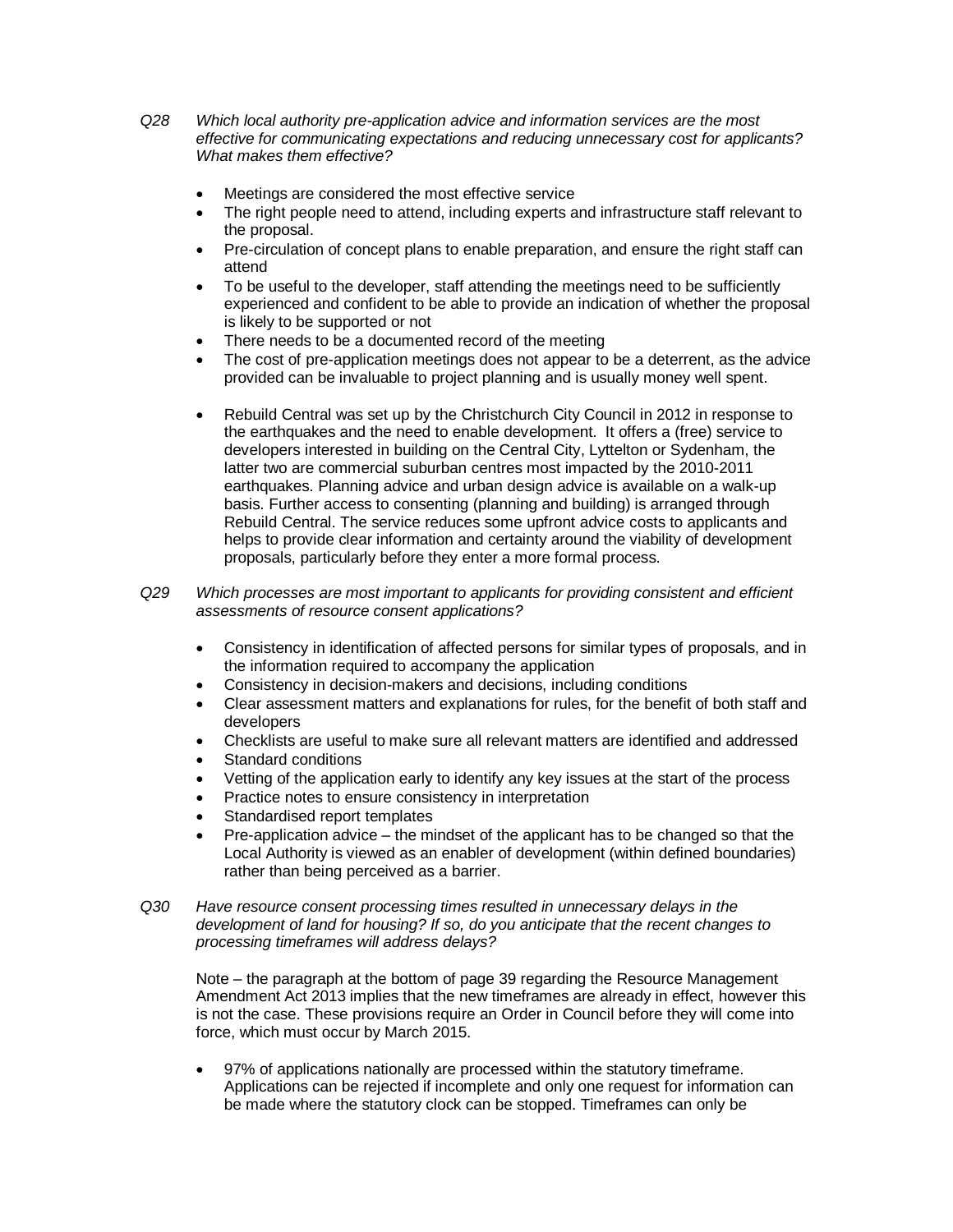extended under S37 if special circumstances exist or the applicant agrees to the time being extended

- Delays in overall resource consent processing times are often the result of incomplete applications being lodged, necessitating a request for further information. Applicants do not always provide additional information within the 15 working days required by the RMA.
- Another reason for delays can be a difference in opinion between Council officers and developers as to the acceptability of the proposal or the method of servicing, and it can take time to work through such matters.
- If timeframes were the most important factor, the Council could proceed to make decisions on applications more quickly on the basis of the information provided, however the outcome may be notification, a decision to decline, or the imposition of conditions that may not be practical for the developer. The Council considers it beneficial to take the time to work through any issues with the developer, if they wish to do so.
- Changes to notified application timeframes are unlikely to reduce delays, as most applications for housing developments in Christchurch City are not notified.
- The changes to the notification timeframe (20 working days) and acceptance of applications (10 working days) will not improve timeframes but will assist consent authorities to undertake proper assessment of applications.
- Key to improving overall timeframes is minimising disagreements and the need for further information. This can be improved by a number of initiatives particularly good quality pre-application meetings.
- *Q31 What explains the variation between jurisdictions regarding requests for additional information and use of stop-the-clock provisions when assessing resource consent applications?*
	- It is difficult to comment as there would need to be an analysis of the information. It could be attributed to variations of practice/processes/systems or it could relate to the planning framework for that area.
	- Different lodgement processes and council-specific requirements for acceptance of applications (i.e. some councils may carry out a more detailed information check prior to acceptance, thus avoiding the need to suspend processing later on).
	- Extent/availability of pre-application advice about information requirements.
	- How the provisions in s.37 are applied, e.g. the use of "scale and complexity" or "special circumstances" as a reason to extend timeframes.
- *Q32 What are the impacts of notification on the supply of development capacity? How could the processes surrounding notification be improved?*
	- Developers may be deterred from applying for innovative proposals that might require notification if they don't meet District Plan rules.
	- Less formality, shorter reports etc may assist in reducing cost and time of notified applications, but appeal rights are a strong deterrent for a lot of developers as they introduce uncertainty.
- *Q33 What explains the reduction in the prevalence of pre-hearing meetings?*
	- Don't know
- *Q34 Which local authorities make the best use of pre-hearing meetings? What factors best contribute to successful pre-hearing meetings?*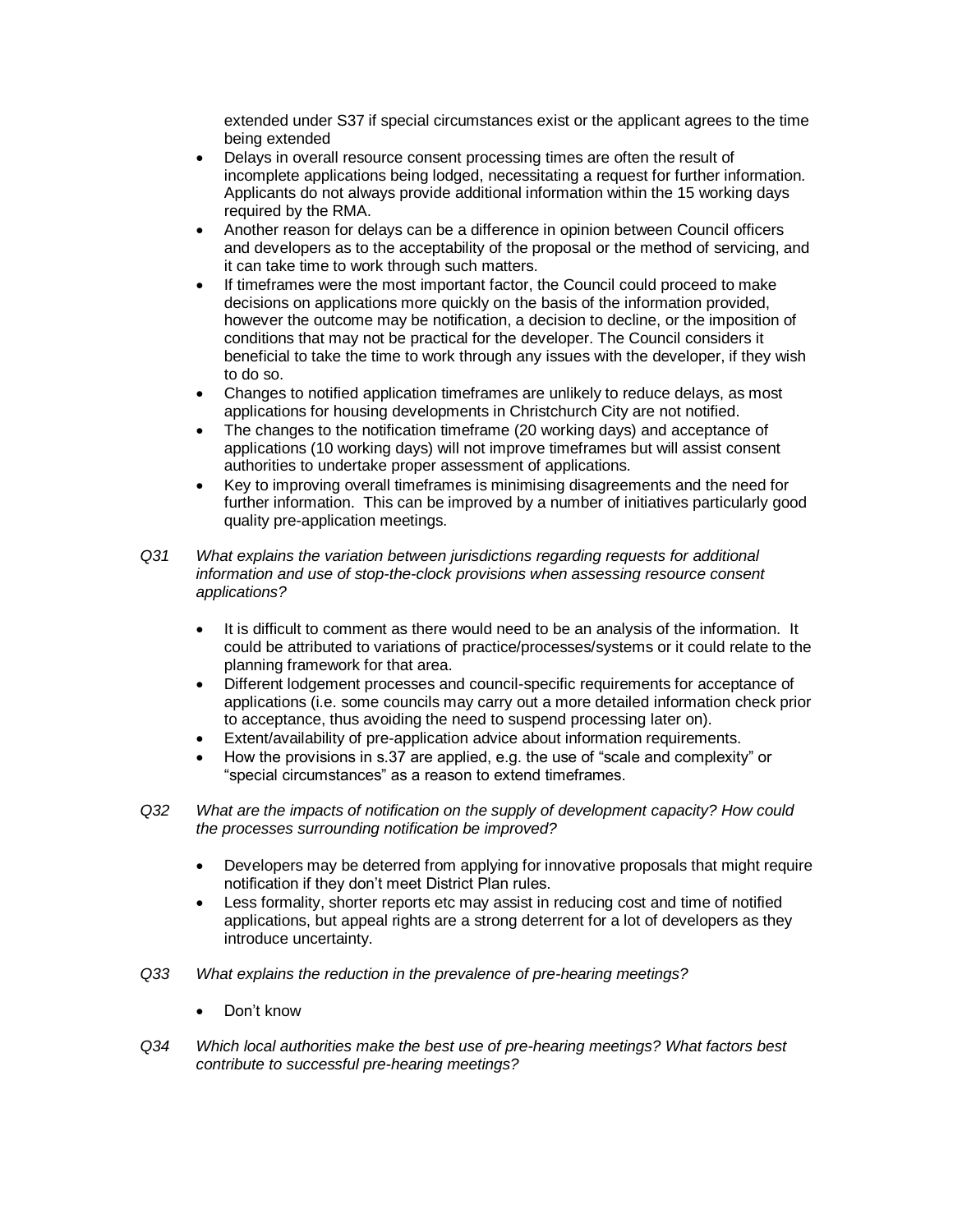- A good chair/facilitator, degree of informality to assist with open and honest communication between parties.
- Understanding of the process by all parties, including benefits and opportunities for both applicant and submitters.
- *Q35 Does the type of person making the decision on resource consent applications affect the fairness, efficiency or quality of the outcome? What difference (if any) does it make?*
	- Generally speaking decision makers need to be experienced and competent in the RMA area. The decision is a legal and technical decision and decision makers with the right expertise ensures a robust decision.
	- Greater likelihood of consistency in decisions where council officers are involved, due to the volume and greater familiarity with previous decisions.
- *Q36 Does the use of external experts (for example as independent commissioners or contracted staff) in making resource consent decisions create conflicts of interest? If so, how are these conflicts managed?*
	- Generally not. It is expected that external professionals would declare any conflict. Commissioners are required to sign a conflict of interest declaration. There may be a perception from the general public that conflicts exist where professionals represent Council and applicants.
- *Q37 What processes do local authorities use for ensuring that consent conditions are fair and reasonable? How successful are local authorities in meeting the "fair and reasonable" test?*
	- Use of experienced professionals for decision-making where possible
	- Use of standard conditions
	- Legal advice where necessary
	- Sending draft conditions to the applicant for their comment prior to making the decision
- *Q38 In your experience, what impact do conditions on resource consents have on the viability of development projects?*
	- Not much. Conditions should only be imposed where necessary to mitigate adverse effects, and would generally reinforce what has been proposed in the application.
	- It is our practice to run draft conditions past the applicant, and this identifies potential issues of concern or practicality of implementation prior to the decision being made.
- *Q39 Which local authorities have been most successful in providing coordinated decisions over applications to use land for housing? What explains their success?*
	- Use of Case Managers can help to navigate consent processes.
- *Q40 Are there issues relating to the process for challenging or changing decisions which impede the supply of effective land for housing?*
	- Court timetables may impact on the time taken to resolve appeals so the supply of land for housing may need to be given priority.
	- Aside from this, there should be no delay within councils provided efficient processes are in place to enable timely decision-making on changes to conditions and objections.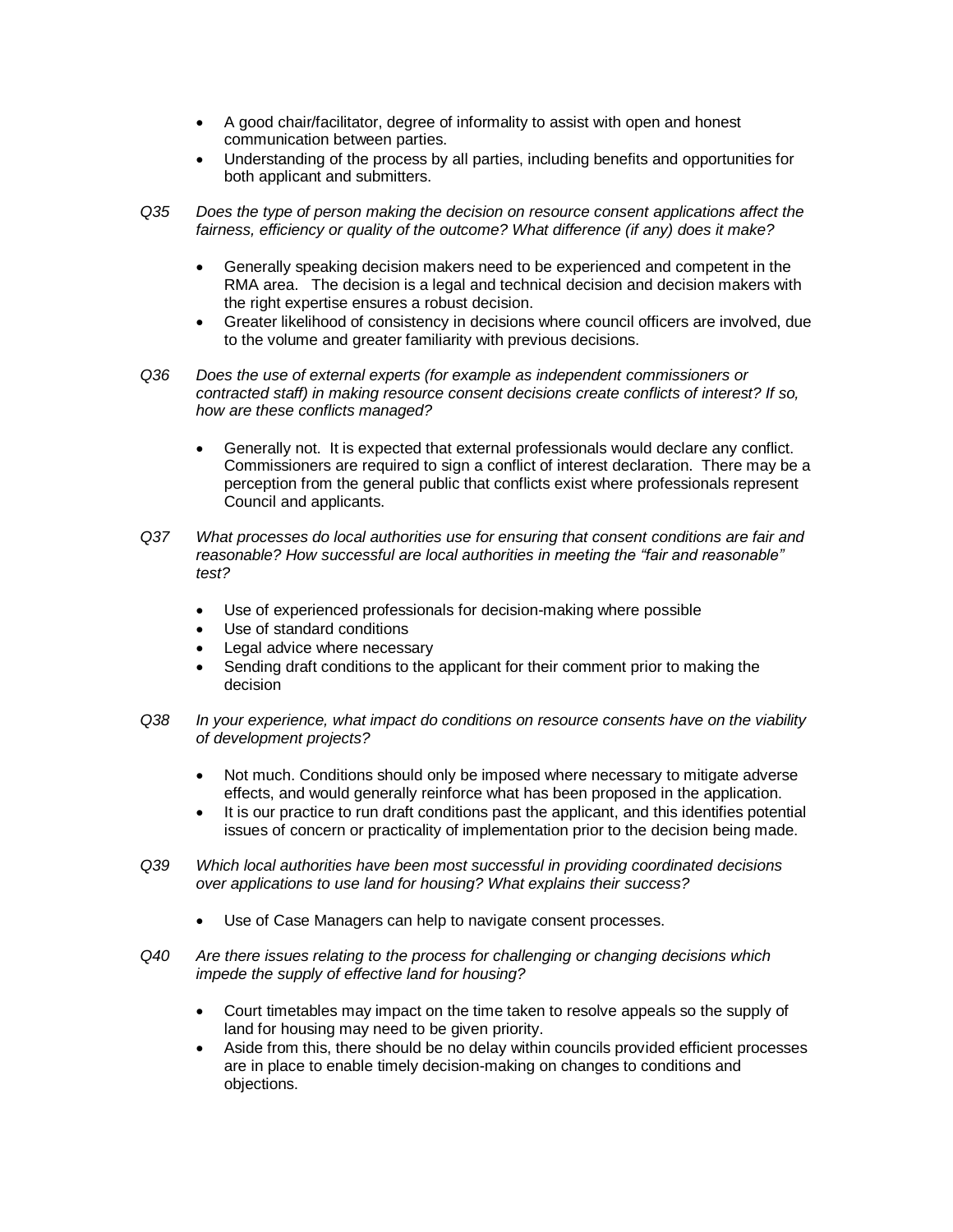- *Q41 Compared to other processes of relevance to land release and development, how important is the ability to obtain a Plan change or variation? Why?*
- *Q42 How easy is it to obtain a Plan change or variation in your area? What are the major barriers?*
- *Q43 Do council-led Plan changes or variations help or hinder the supply of development capacity?*
- *Q44 What is your experience working with the infrastructure component of the land supply system?*

The Council is responsible for planning for the provision of infrastructure to service growth areas across the city. The developer, or the Council in the case of a development area in multiple ownership, is responsible for preparing Plan Changes for areas not currently zoned residential. An Outline Development Plan would normally be prepared as part of the plan change and this sets out the main infrastructure required to service the development in an efficient manner that integrates with the wider network. The developer is required to deliver infrastructure on its property that meets the requirements of the Outline Development Plan and gain Council's approval for any variations to the plan. Council often facilitates agreements between neighbouring property owners about infrastructure (e.g. road and pipeline routes) that pass through multiple properties.

The Council is generally responsible for providing infrastructure up to the boundary of a development, and the developer is required to provide infrastructure within its development. In the case of roading, the developer may also be required to undertake some upgrades on the existing road frontage, including constructing a new intersection if this is required for the development.

Issues can arise when individual developers wish to develop earlier than planned, where a direct connection to the existing network is not yet available, particularly in terms of water and wastewater. In this case, the developer is required to extend its network to an existing water supply and/or wastewater pipe, at its own cost.

Infrastructure Provision Agreements are one way in which the Council can work with developers to achieve greater efficiency in the provision infrastructure. These agreements can take many forms and are agreed under legally binding contract. Generally an agreement is entered into where the developer agrees to supply a level of infrastructure greater than that required for their development alone ("extra-over" work) and that will cater for a bigger picture of expected future demand from development. In this instance the Council will reimburse the developer for the cost of works done over and above the particular needs of the individual development. The cost of the extra-over work is, over time, recovered through development contributions for growth-related projects. On completion of the project the infrastructure is vested to the Council. These types of agreements benefit the Council where the developer can provide the infrastructure more efficiently and resources are freed up for other work. They may also enable development to occur ahead of its planned work programme, however the Council needs to balance any early delivery of planned infrastructure with pressures on operational resources and budget to service it.

Private Development Agreements (PDA) are part of the Development Contributions Policy and operate in a similar way to Infrastructure Provision Agreements. However, they usually involve the supply of land or works instead of, or in partial fulfullment of, development contributions. These agreements are most often done for reserves and stormwater where land may be vested and potentially improved for recreation, or where mitigation works are undertaken to the level that Council would have otherwise provided.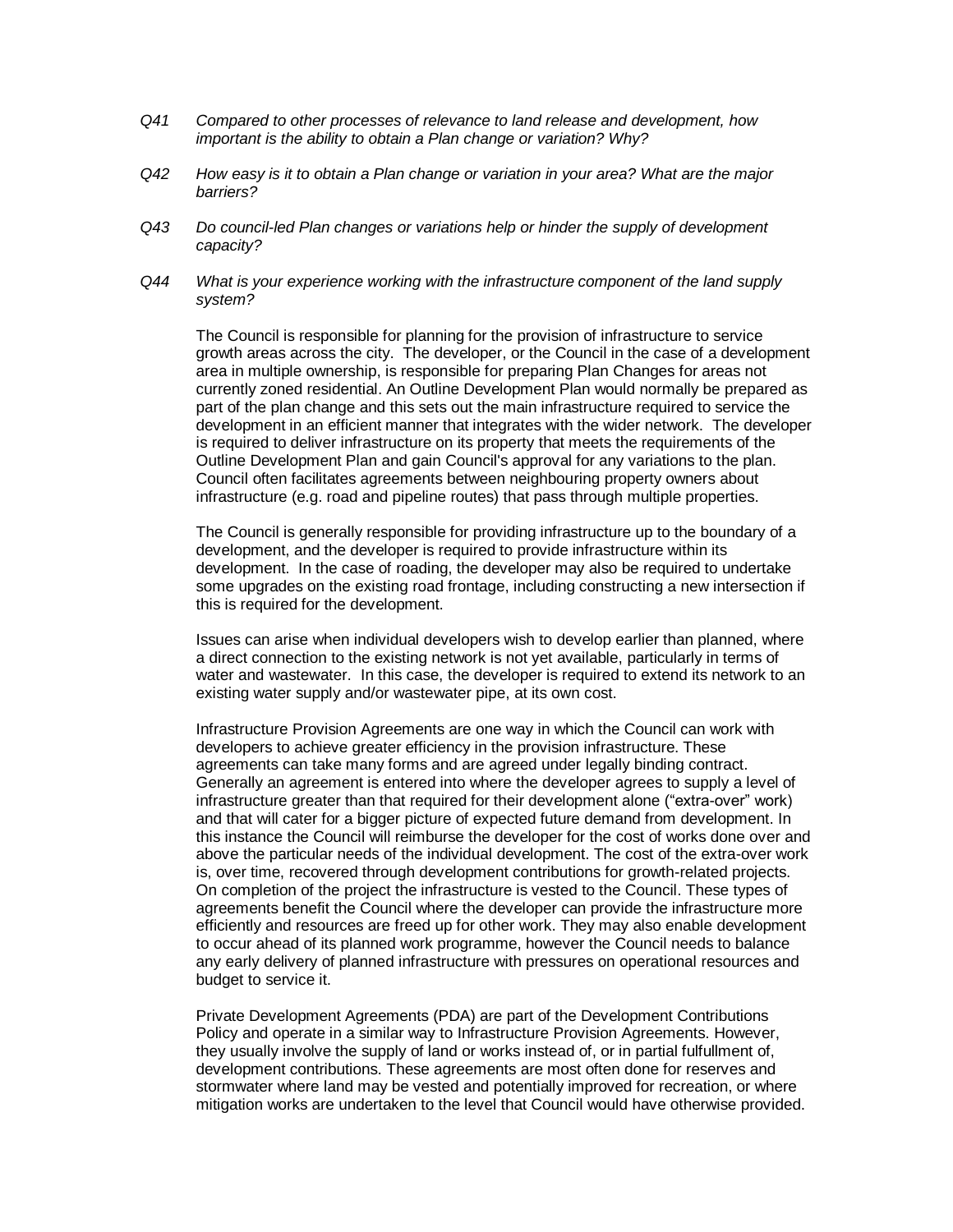PDAs may also be used where infrastructure is provided. Some examples of situations in which the Council has entered into a PDA are below:

### *Developer A (reserves and landscaping)*

The developer vested land of high landscape and natural value to the Council and worked with Council on improvements to the land to provide recreational opportunities for wider communities of Christchurch. Once the value of the land vested was credited against the DCs owed (over \$2M DC total), the developer agreed to undertake landscaping in line with that already planned by the Council against which remaining DCs were credited.

*Developer B (infrastructure build and DC credit to allow development progression)* The Outline Development Plan for an area included a requirement for a pedestrian and cycle connection across a railway to have been constructed or for financial provision for this to have been made in the Councils capital programme prior to development of residential lots in a certain area. The developer wished to progress their project and offered to pay for the construction of the crossing, the cost of which would then be credited against the transport related DCs associated with their development.

#### *Developer C (private build of Council facility and reimbursements)*

The developer shared a boundary with Council land and both parties planned to build stormwater facilities in the same area. It was agreed it would be more cost effective and efficient for the developer to construct one facility that would serve both areas. Each party reimbursed the other for that portion of land the facility was built on as it sat on the boundary.

The Council acquired land from the developer to replace the reserve land the facility was to be built on and some of the value of this was credited to reserve DCs. On completion of the facility to the standards required, the developer received DC credits for the works proportional to expected service provision outside of the development (for which the Council had intended to build a facility for). The Council also paid for the linking pipes not related to the development and the facility was vested to the Council.

#### *Developer D (reserves and stormwater)*

The developer vested some land as reserves and as environmental compensation and received DC credits for reserves. Agreement specified staged release and the distribution of the available credits. The Council allowed that only 20% of the stormwater and flood protection charge would be required due to inclusion of first flush and wetland stormwater facilities.

### *Q45 Are there particular aspects of the system, or particular types of infrastructure, that are problematic?*

In Christchurch's case, the provision of wastewater infrastructure is the main constraint on development of greenfield areas. The wastewater network is already at capacity in many parts of the city, with untreated wastewater overflows occurring during storm events, due to groundwater infiltration and stormwater inflow to the wastewater system. This was already an issue before the earthquakes, and the damage to the pipe network has made this issue significantly worse. While SCIRT is repairing some of the wastewater network, many of the damaged wastewater pipes will be left unrepaired, so overflows will continue to be an issue for the city. Adding more wastewater from greenfield areas to a network that is already at capacity will only exacerbate the situation. While Council has plans for major wastewater projects to allow for growth and to reduce overflows, due to funding issues many of these are being deferred.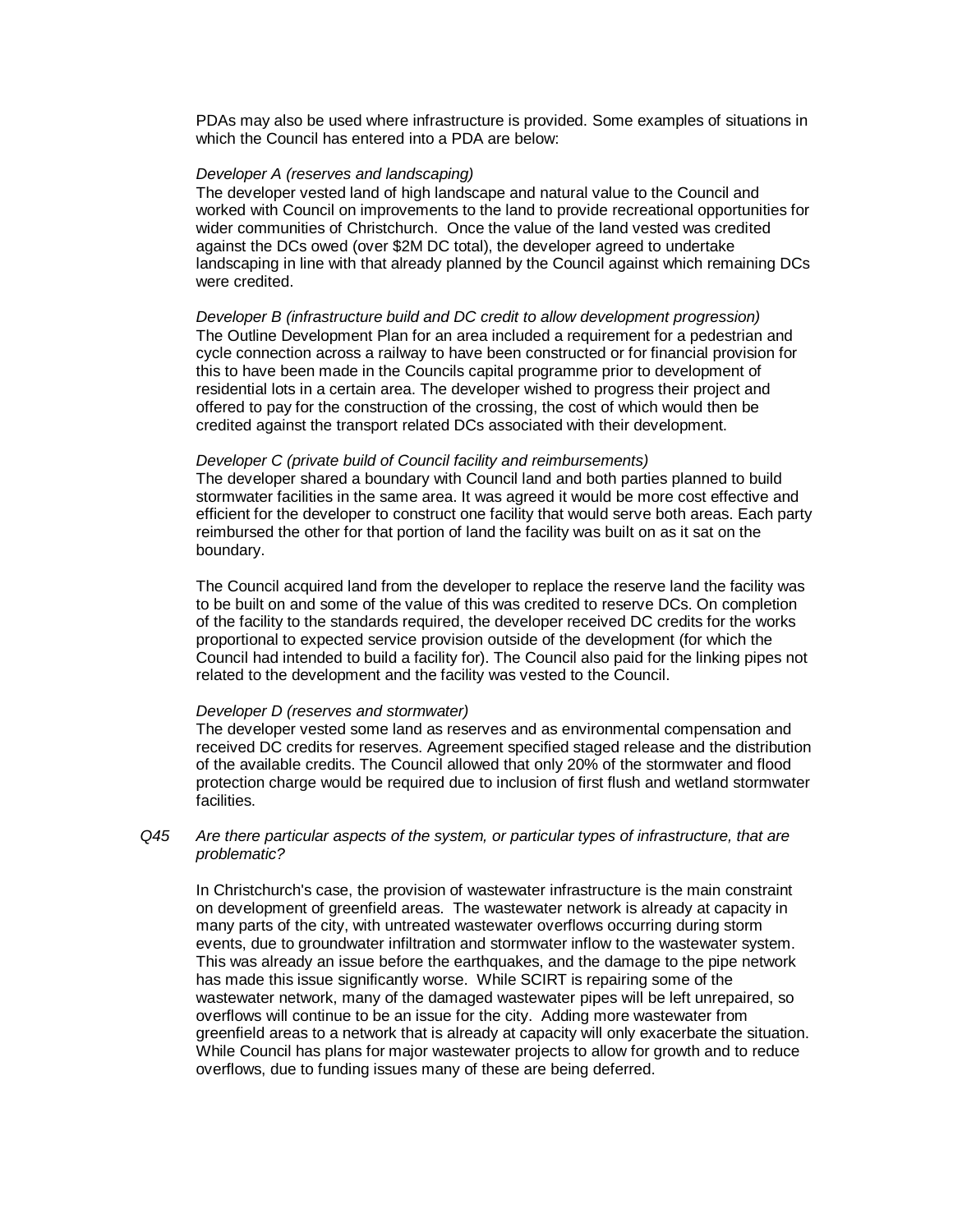Stand alone greenfield developments can create issues for transport infrastructure as there will always be the need to connect the development by widening rural roads to an appropriate standard, providing footpaths and street lighting. The majority of the cost of infrastructure provision to connect to greenfield developments is covered by development contributions. However, not all of the work required to connect to these developments satifactorily can be anticipated and accordingly provided for in the capital programme (this work is therefore ineligible for development contribution funding). Any additional or unexpected costs that arise in connecting these developments will be paid for by ratepayers.

Public transport is also an issue for development, as this is planned and delivered by Environment Canterbury (ECan). While Council and developers can plan for public transport in greenfield areas, ECan may decide not to provide, or to delay providing, a new public transport route, for economic or other reasons.

Stormwater and wastewater limitations. Social infrastructure provision, especially in areas where medium density housing is proposed in medium to low socio-economic areas.

*Q46 What are the opportunities to improve this part of the land supply system?*

If more funding was available, Council would be able to more quickly remove the constraints on development, particularly in terms of wastewater.

*Q47 Is there sufficient alignment of incentives for the various organisations involved in the provision of infrastructure to support housing? If not, what could be done to improve alignment?*

Before the earthquakes, Christchurch City Council, Environment Canterbury, Selwyn District Council, Waimakariri District Council, NZ Transport Agency and Te Rūnanga o Ngāi Tahu, had collaboratively developed a strategic plan to manage future growth called the Greater Christchurch Urban Development Strategy (UDS). In terms of wastewater, the key growth area to be targeted was the south west. However, the UDS has been overtaken by the Canterbury Regional Policy Statement (CRPS) and the Land Use Recovery Plan (LURP), which identified additional greenfield areas for development in the north of Christchuch, for which Council must provide infrastrucure. This means that providing wastewater infrastructure for growth is occuring in a less efficient and more disjointed fashion than was originally planned for. Moving back to an approach similar to the UDS would enable better alignment of organisations for the provision of infrastructure.

- *Q48 Are there differences in the approaches taken between council controlled and private infrastructure organisations (eg, electricity lines companies)? What is the nature of these differences? What explains the differences?*
- *Q49 What comparative information about the provision of infrastructure to support housing should the Commission be aware of?*

Council's annual average budget for growth projects for the next ten years are \$23M for transport, \$5.6M for wastewater, \$3.3M for water and \$14.8M for stormwater.

*Q50 Is there evidence that territorial authority debt levels are acting a barrier to the provision of infrastructure for housing in rapidly growing areas?*

Debt levels are definitely a barrier for providing infrastructure for growth in Christchurch. The Council funds all capital expenditure (including that for growth) through debt, but due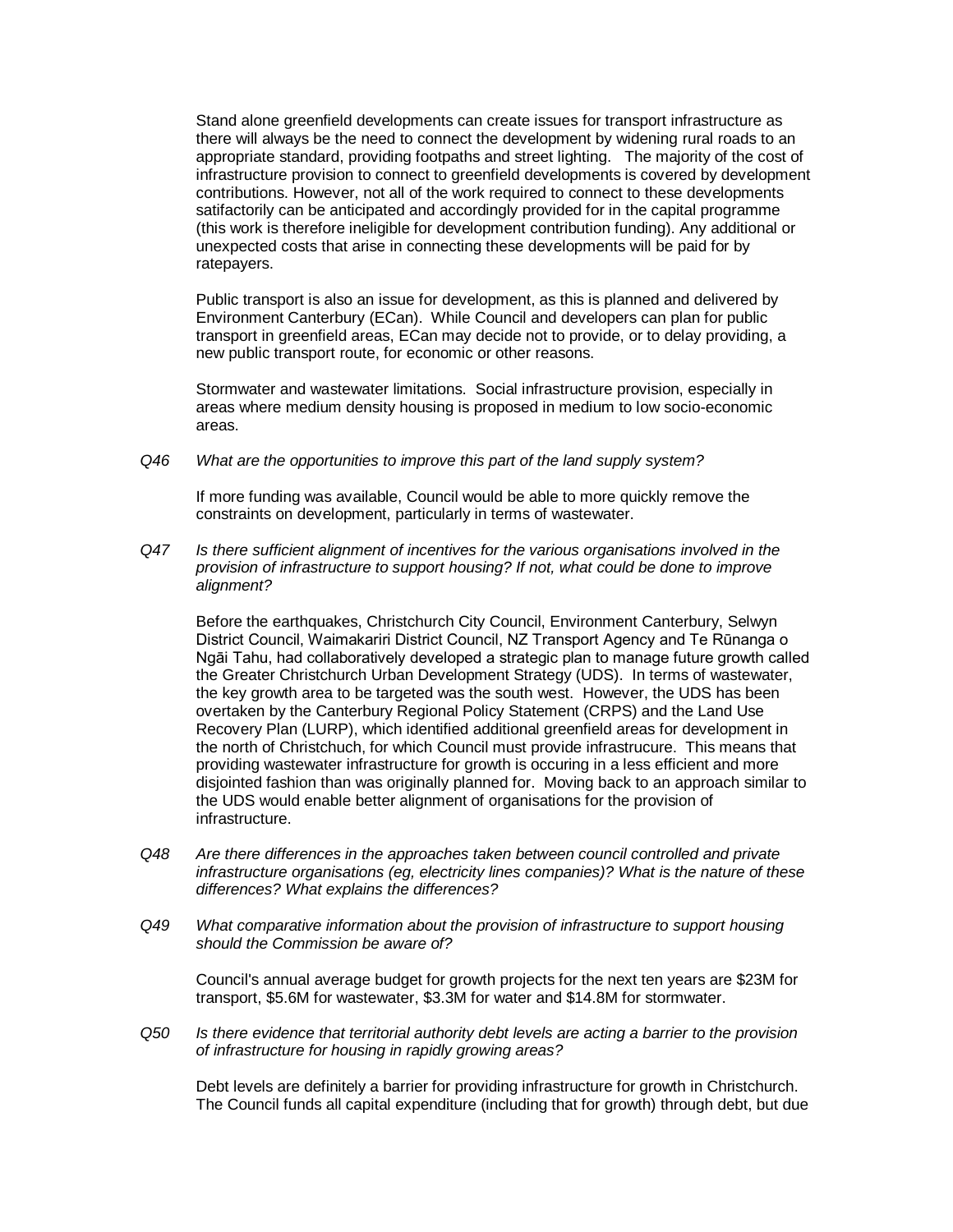to its financial position following the earthquakes is unable to take on any more debt. For some types of infrastructure (e.g. wastewater pipes), infrastructure needs to be installed for the area as if it is fully developed, before development has started. As it can take many years for an area to develop, this means that Council can carry the debt for that infrastructure for a long time before the funding is fully recovered through development contributions. However, in the case of transport, upgrades can generally implemented as growth occurs and therefore spread the costs over a longer period.

*Q51 How variable are the practices and processes around infrastructure charges across different jurisdictions? Does variability complicate, delay, or add unnecessary cost to the process of developing land for housing?*

Council uses development contributions to recover the cost of providing infrastructure for new developments. Council does not use financial contributions under the RMA. While developers working in multiple jurisdications probably take the difference in costs of development contributions and financial contribtutions between jurisdictions into account when considering whether to develop, we do not believe that the difference in approach taken by other Councils (for example charging a different development contribution amount, or using financial contributions instead) complicates, delays or adds unnecessary cost to the process of developing land for housing.

*Q52 Are there particular examples of good practice regarding infrastructure charges?*

As for all local authorities, Council is bound by the Local Government Act in terms of the structure and policy for development contributions. Where there is uncertainty, we seek clarification from Ingenium.

Council does not currently structure its development contributions to encourage or discourage development in particular areas (refer also to the response to Q53).

*Q53 Are there particular types of development (eg, greenfields, infill etc) that are less costly to service with infrastructure? What evidence can you provide about any variation in infrastructure costs?*

It is much more expensive to provide water and wastewater infrastructure for greenfield areas, compared to infill development. For water and wastewater, there is often capacity in the existing network to accommodate growth, whereas for greenfield areas new pipes, wells and pump stations are required.

It is also much more expensive to provide roading infrastructure for greenfield areas, compared to infill development. In the case of infill development, normally only intersection upgrades (if any) are required to accommodate growth, whereas for greenfield areas new roads are required and existing roads normally need to be brought up to urban standards. There are also higher operational costs involved with Greenfield developments as the new infrastructure adds to the maintenance costs of the city and will normally require downstream improvements. There will also be additional travel costs for residents as Greenfield areas are typically located away from major employment areas, such as the central city.

Council currently charges a flat rate development contribution across the city for provision of roading, water and wastewater services (\$1,979, \$2,470 and \$4,702 respectively in 2013). If this was instead levied on a catchment basis, based on the actual cost of providing infrastructure to that part of the city, then the development contributions for infill areas would be around \$1,400 for roading, \$450 for water and \$1,200 for wastewater, and for greenfield areas would be around \$3,200 for roading, \$6,500 for water and \$8,300 for wastewater.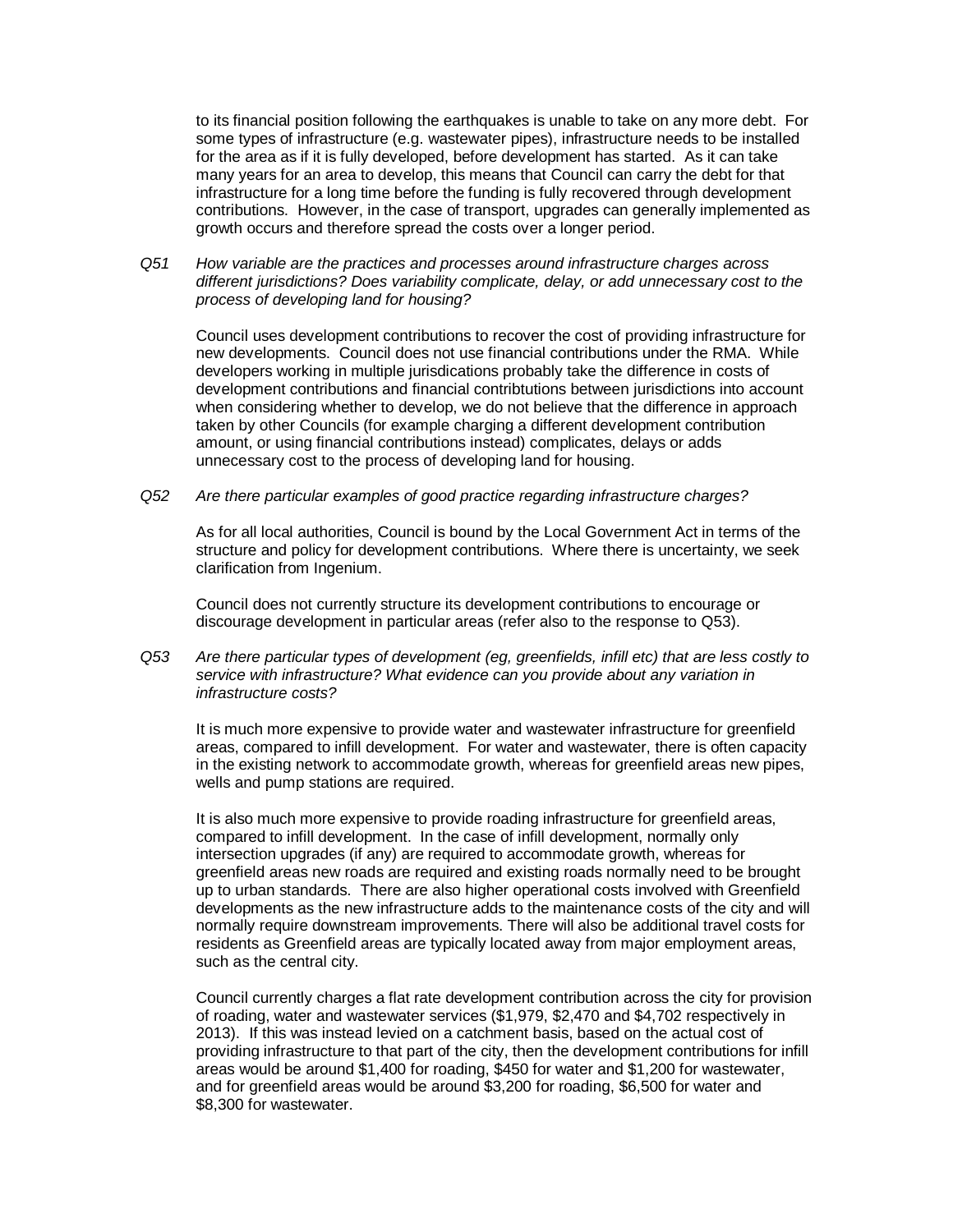However, in the case of stormwater, it is more expensive to provide stormwater infrastructure in infill development areas, compared to greenfield areas as there is often limited land available for treatment and attenuation and so more expensive solutions need to be implemented. A stormwater basin to provide treatment and attenuation for a 62 hectare catchment in a greenfield development cost \$2.9M (excluding land costs), which equates to \$37,000 per hectare. In the case of an infill development in a residential suburb of Christchurch, three options were considered, with stormwater basins costed at \$167,000 per hectare, above ground tanks at \$58,000 per hectare and below ground tanks at \$65,000 per hectare (excluding land costs).

In summary, it is significantly less expensive to provide infrastructure for infill developments, compared to greenfield developments.

[http://www.researchgate.net/publication/227619274\\_Brownfield\\_Redevelopment\\_versus](http://www.researchgate.net/publication/227619274_Brownfield_Redevelopment_versus_Greenfield_Development_A_Private_Sector_Perspective_on_the_Costs_and_Risks_Associated_with_Brownfield_Redevelopment_in_the_Greater_Toronto_Area) [\\_Greenfield\\_Development\\_A\\_Private\\_Sector\\_Perspective\\_on\\_the\\_Costs\\_and\\_Risks\\_As](http://www.researchgate.net/publication/227619274_Brownfield_Redevelopment_versus_Greenfield_Development_A_Private_Sector_Perspective_on_the_Costs_and_Risks_Associated_with_Brownfield_Redevelopment_in_the_Greater_Toronto_Area) sociated with Brownfield Redevelopment in the Greater Toronto Area

- *Q54 Do development contribution policies incentivise efficient decisions about land use, or do they unduly restrict the supply of land for housing?*
	- In terms of economic efficiency, development contributions reflect the marginal cost of land development associated with growth. In doing so, the DC cost sends economic signals (i.e. price) about the relative efficiency of one area of development compared to another. DC's in themselves do not lead to a restriction on the supply of land for housing.
	- District-wide catchments do not always support efficient decisions about land use. The potentially significant difference in the cost of supplying infrastructure to greenfield sites as opposed to brownfield and infill sites is concealed by one level of charge for all and gives no indication of where it is more efficient to develop.
	- District-wide charges remain relevant where the demand is caused, and benefits accrued by, the whole community regardless of location of the infrastructure (for example a wastewater treatment plant).
	- The availability of greenfield land needs to be balanced with careful long term city planning. Providing infrastructure to greenfield sites in a reactive manner when and where it happens is very inefficient for the Council and reduces the ability to plan effectively for major infrastructure projects. It can also drive specific aspects of capital programme that would otherwise not have been a priority for the Council which can in turn increase the charges because of increased spend.
	- Better use of catchments will support clearer signals to developers of where it is more efficient to build. Some of the catchments the Council are proposing to introduce are based on land use which reflects the different levels of demand or cost of supplying infrastructure within these. One reason DC charges are expected to be lower in medium to high density catchments is because of some existing capacity already within infrastructure in these areas. There is also usually a lower cost in adding additional capacity to existing infrastructure as part of normal renewal and replacement work. DC charges under these proposed catchments should encourage developers to make decisions that support more efficient land use.
	- The CCC DCP provides an adjustment that can lower DC charges for units that are developed in a way that does not increase impervious surface area. This can provide an incentive to developers to consider a more efficient configuration of their developments.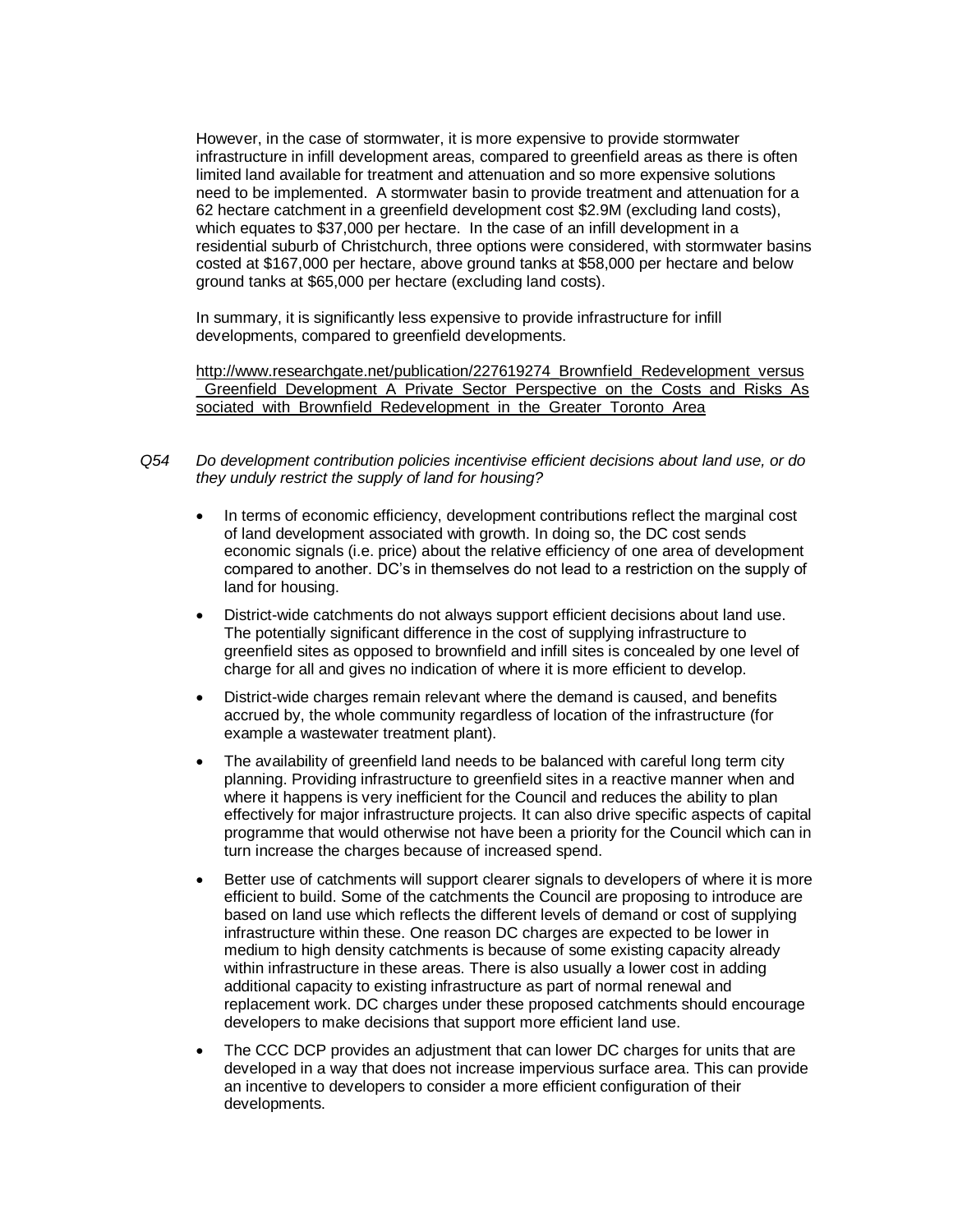- An adjustment is also available for minor residential units (those under  $100m^2$ ). This supports developers who wish to produce more intensified residential developments over larger dwellings, which is a more efficient choice in terms of infrastructure supply and use of available land.
- *Q55 Are development contributions used exclusively to drive efficient decisions about land use, or are they used to promote broader goals?*
	- The primary use of DCs (as clarified by the amended LGA) is to enable Councils to recover from developers a fair, equitable and proportionate portion of the total cost of capital expenditure necessary to service growth over the long term. The recovery of this cost is permitted regardless of the efficiency of land use.
	- The primary purpose of DCs is simply to fund growth-related capital expenditure. Increased use of catchments in DC calculations will tend to send economic price signals (although there are practical limits to how granular such signalling can become), but this does not diminish the primary funding purpose of DCs. It is not considered possible or appropriate to use DCs to promote broader policy goals, except through separate remission, postponement, or rebate schemes.
	- The Council is careful to keep any use of DCs as an incentive outside its DCP and that there is zero impact on the expected fund of DCs recovered to contribute towards the capital programme.
	- Where there are significant differences in infrastructure cost (such as land drainage) then DC's provide a price signal to developers about the relative efficiency of land options. The fact that developers subsequently develop on relative more DC-costly land suggests that DCs are less important than other economic drivers in developers' investment decisions.
	- Lower charges are expected in the central and inner city as a result of the new catchments proposed by the Council. These would support the Council's broader strategic goal for more development and greater intensification within these areas. However, while this is fortuitous it was not the driver behind setting the catchments as they are.
	- The Council does currently have a Central City Residential Development Contributions Rebate Policy in place. The intention of this policy to reward "first movers" within the central city where the Council sees residential development as a priority for the rebuild. The rebate is only available to applicants that meet specific design criteria and that will be able to reach a certain stage of development within a designated time. A separate fund has been set aside by the Council that pays into the DC fund in place of the developer receiving the rebate to ensure the rebate does not create a shortfall in funding for the capital programme.
	- The development sector has previously expressed a strong desire to keep the DCP 'pure'. It is a technical policy that relies on careful consideration and calculations to set charges fairly, consistently, transparently and equitably over time. The Council's DCP states that should the Council wish to advance particular strategic objectives this will be done outside the DCP.
- *Q56 How effective have the recent changes to development contributions been that were introduced in the Local Government Act 2002 Amendment Act 2014?*
	- The new purpose and principles are extremely close to those that are in our existing policy so there is no impact on our practice in relation to those.
	- As acknowledged in the issues paper, it is too early to say how effective the changes have been. For the most part the Council already included, or had plans to progress,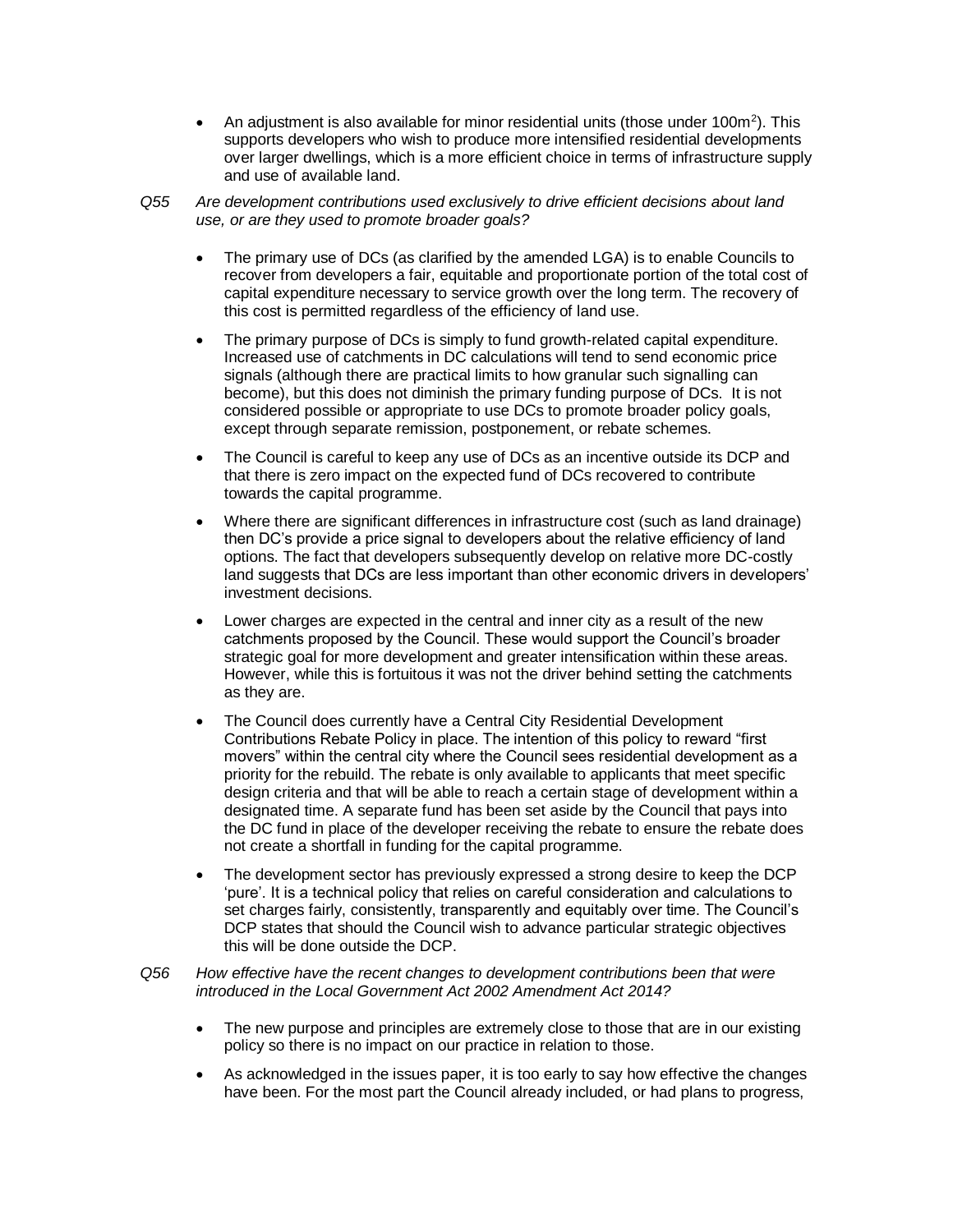the required level of information and transparency of practice clarified by the amendments. The greatest effects on this Council are:

- the loss of cost recovery on growth-related projects for libraries and leisure facilities (this was over \$420,000 in the month of July 2014 alone) that will now have to be sourced from the ratepayer;
- the need to reconsider the reserves facilities it chooses to provide in commercial areas if at all;
- shifting funding for growth-related cemeteries infrastructure to the ratepayer.
- How effective the changes have been in terms of efficient land use decisions depends on what is meant by "effective" – in principle:
	- Increased use of catchments will tend to improve price signalling and therefore contribute to efficient development, but
	- Reducing the categories of infrastructure that can be included will tend to reduce price signalling, by limiting Council's ability to apply a "user / exacerbater pays" approach and shifting this portion of growth costs onto ratepayers.
- No requests for reconsideration of, or objections to, a development contribution assessment have been made to date to the Council.
- *Q57 What is the likely effect of long-term infrastructure strategies on the availability of land for housing?*

The amended LGA asks for the preparation of a long-term infrastructure strategy that identifies significant infrastructure issues and options for managing these. There has been a very limited timeframe for the development of this strategy and this has had to be done in parallel with developing the Long-Term Plan.

Because of these pressures, the Council does not anticipate that the effect of the new infrastructure strategy on the availability of land will be significantly more than what would have been expected anyway as a result of the Long-Term Plan. It is hoped that future updates of the strategy will support a more strategic approach to managing identified significant infrastructure issues and a clearer dierection to be set and lead the Long-Term Plan

*Q58 Do councils in high-growth areas require a greater range of approaches for funding infrastructure?*

Like other local authorities, the Council faces constrained rates funding, some ageing infrastructure, and challenges of funding new infrastructure in growth areas. Given the limits to funding infrastructure through rates and development contributions, a full range of other options should be considered.

Other funding options should take account of equity across the community, and seek to minimise the growing expense of upfront costs of infrastructure of residential development in particular, which also has inequitable housing outcomes. Addressing infrastructure costs should include taking account of value uplift when the use of land is changed to a higher level of development, and spreading the cost burden over a period of time. Mechanisms to achieve these outcomes could include tax increment funding (or bond financing) and betterment levies. Tax increment funding could also provide opportunities for public dialogue on what the community wants from a development. It could also provide a source of investment for local communities and organisations to in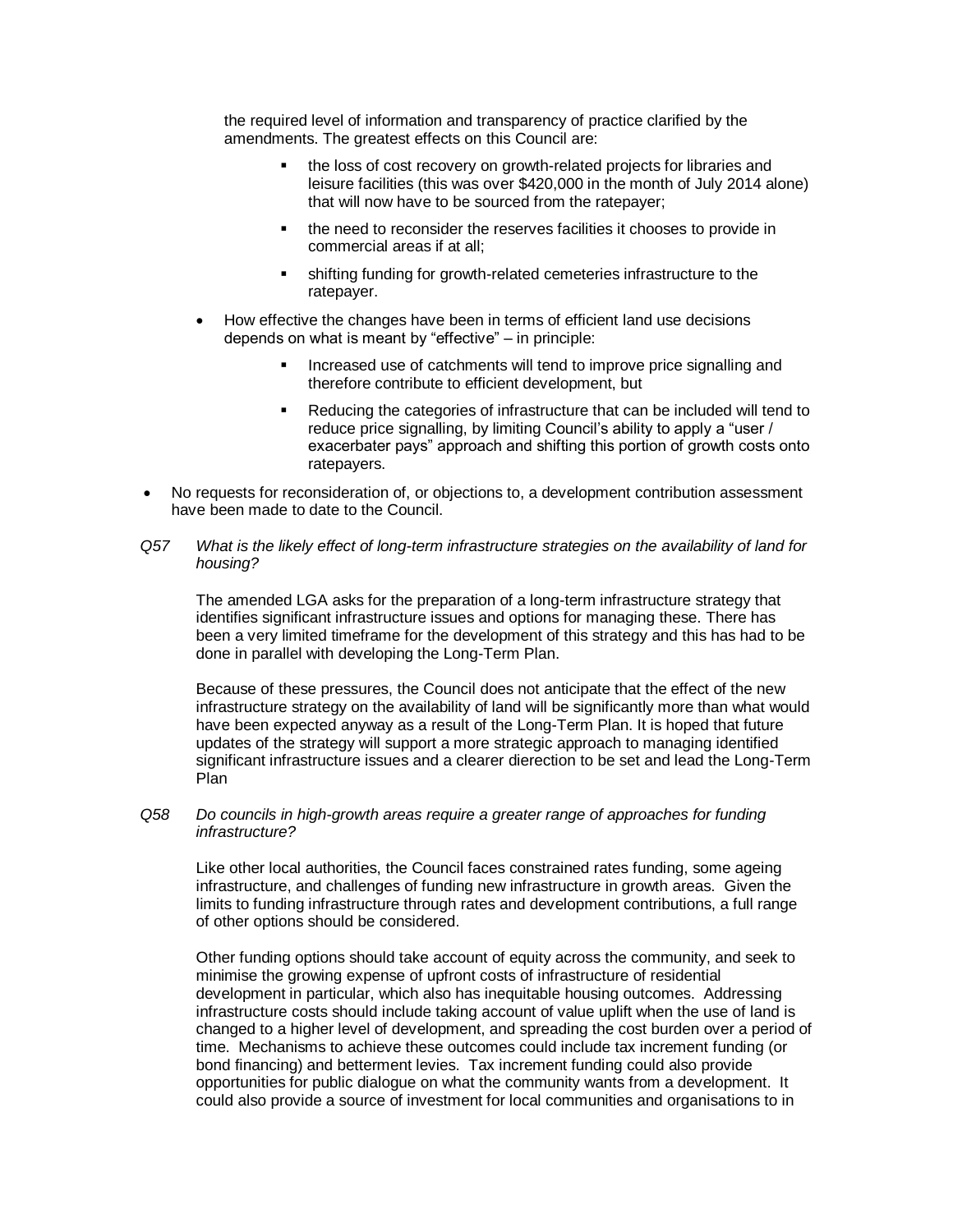turn further invest in their local authorities. Betterment levies could be refined to take a number of forms, e.g. negotiated agreements between developers and local authorities to deliver a range of community benefits in return for the publically-conferred planning gain.

There is still a justifiable case for some form of development contributions to help fund new infrastructure in new developments given the direct benefits that often accrue, especially in residential greenfield areas. What needs to be investigated is how other clearly delineated measures such as tax increment funding and betterment levies can be part of the infrastructure funding mix to achieve long term equitable outcomes.

*Q59 What alternative approaches for funding infrastructure should be considered in New Zealand's high-growth areas?*

[http://www.bpf.org.uk/en/files/bpf\\_documents/finance/BPF\\_TIFS\\_Paper\\_Final\\_A4](http://www.bpf.org.uk/en/files/bpf_documents/finance/BPF_TIFS_Paper_Final_A4)

- *Q60 What are the main advantages and disadvantages of having infrastructure vested in Council Controlled Organisations?*
- *Q61 Does the use of Council Controlled Organisations create challenges with respect to integrated provision of infrastructure to support housing?*

The use of Council Controlled Organisations has the potential to add complications and increase the difficulty of coordination with respect to integrated provision of infrastructure to support housing. In working on the consenting and infrastructure provision to support housing developments the use of CCO's for infrastructure provision can mean the developer has to work with several separate and largely independent organisations (CCO's) rather with one organisation (Council).

- *Q62 Has the National Infrastructure Plan helped promote coordination of infrastructure investment? Is there sufficient integration between central and local government infrastructure planning?*
	- In terms of Council's infrastructure, the National Infrastructure Plan only affects roading, through the Roads of National Significance. There are regular meetings between the NZ Transport Association, Christchurch City Council, Waimakariri District Council and Environment Canterbury, and this level of integration is adequate.
	- There is currently no integration between central government and Council for water, wastewater and stormwater. However, as these are all local issues, there is no need to coordinate the infrastructure for these on a national basis, so the current arrangement is sufficient.
- *Q63 What impact does heritage protection have on the supply and development of land for housing?*
- *Q64 Are there good examples of local authorities, in areas where there is a housing shortage, working well with landowners who want to build housing for whänau on Mäori land?*
- *Q65 To what extent are Plan change requirements, consultation requirements, or the need for infrastructure, barriers to Mäori aspirations for building housing for whänau on Mäori land?*
- *Q66 How important is the aggregation of land for housing development? How difficult is it? Do some local authorities have processes in place that make land aggregation easier – if so, which ones, and how?*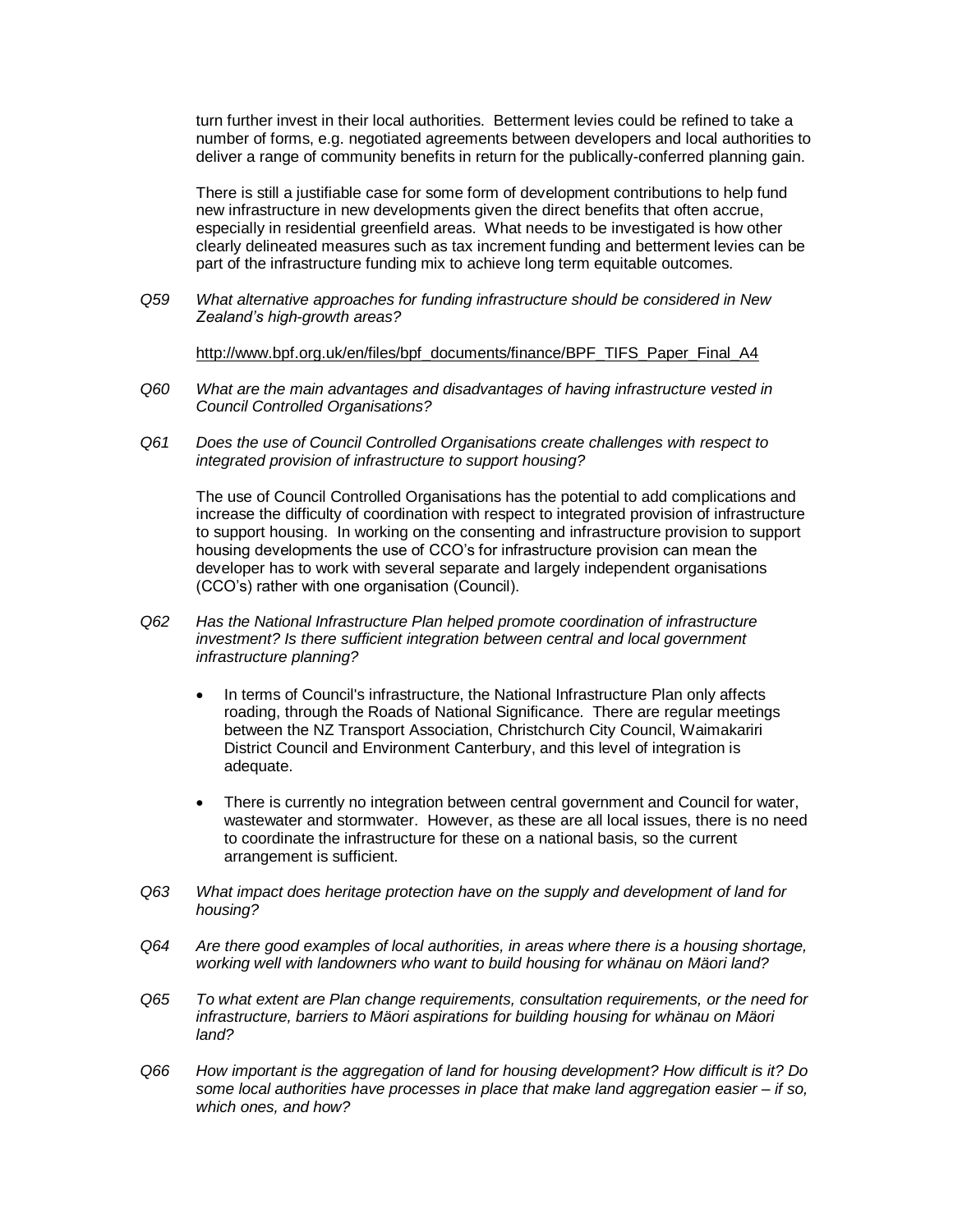- Comment on shape of traditional residential sections in Christchurch. Need to aggregate sections to enable better urban form – not 'sausage houses'. We could supply a photograph. Developers not always able to achieve aggregation or able to hold land.
- The Exploring New Housing Choices document [\(http://resources.ccc.govt.nz/files/centralcitydecember2011/exploringnewhousingchoi](http://resources.ccc.govt.nz/files/centralcitydecember2011/exploringnewhousingchoices.pdf) [ces.pdf\)](http://resources.ccc.govt.nz/files/centralcitydecember2011/exploringnewhousingchoices.pdf) really emphasises that to achieve good urban design outcomes, efficient use of land and higher densities, site amalgamation is required. Sausage flats of old and town house approaches to infill now are a relatively poor use of a site, poor design outcomes result and a lot of land becomes devoted to driveways rather than housing.
- The shape of a development lot can be an influence of development potential and outcomes for urban design and density. Aggregation of lots can address some of the issues. However, there is a need to be clear that the aggregation of lots is to support better approaches to infill and intensification, rather than more space to duplicate the same approaches to development.

# *Q67 Is there a need for public agencies that can aggregrate land in New Zealand cities? If so, who should establish these agencies? What powers and functions should they have?*

- Holding land is a cost and risk to the developer, particularly if the site amalgamation involves the acquisition of many lots (the last hold-out is the biggest risk). The cost and risk may be too great for the relatively small developers working in the infill and intensification markets. There is potentially a need for a public agency to aggregate land and fill the void of medium-sized developers specialising in the type of development that needs. There may be a conflict within a public agency between the need for transparency and potentially handling sensitive and confidential land acquisition processes.
- Land amalgamation could form part of a more pro-active approach. Sporadic infill and intensification based on when a lot comes up for sale is replaced by a coordinated approach. A land acquisition agency could focus on an appropriate area (zoned, agglomerations of older housing, demographic trends etc) acquire and hold land and maybe deal with pre-consenting and infrastructure (e.g. community based stormwater treatment, and particularly for Christchurch, ground conditions?), effectively removing risk from the developers (to which the land is sold as a viable building site). Added benefit is the agency could set the agenda for design outcomes.
- *Q68 To what extent do central or local government policies and practices prevent or discourage landowners from selling or developing land for housing?*

This would very much depend on the perspective of the person answering this question. It can also be applied on a site by site basis (or Greenfield by Greenfield).

*Q69 How much land in New Zealand is being held in anticipation of future price rises? What evidence is there?*

The fact that real estate agents often advertise sites as Land Banks suggests that this is a factor and so the findings of the commission on this question should not glibly conclude that there is no evidence that land banking does not occur (both inside and outside urban rural boundaries).

Unpicking the intentions of landowners would be difficult to collect evidence on and invariably be reliant on some degree of subjectivity.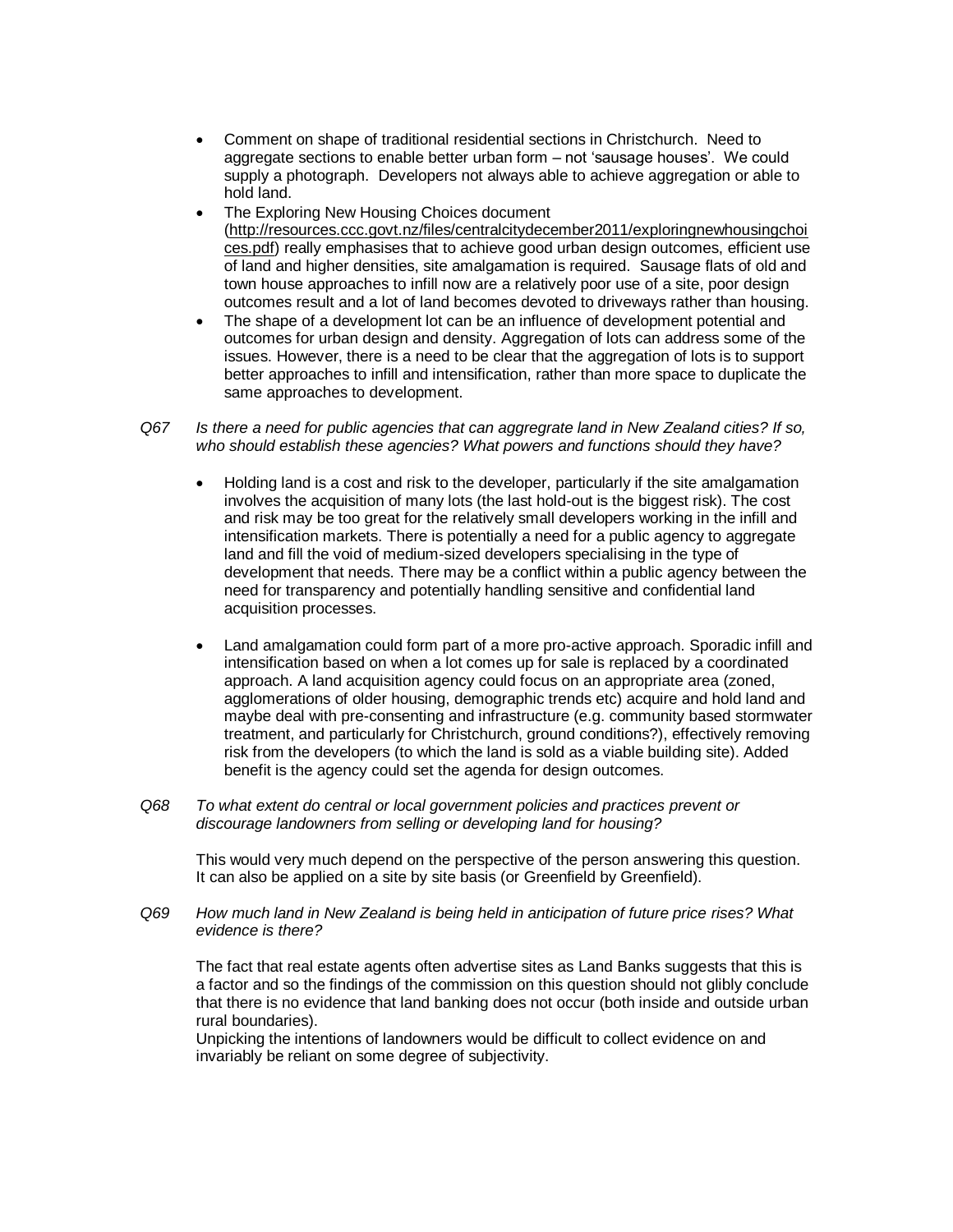- *Q70 Does the setting of rates on the basis of land value or capital value (that is, including the value of improvements) influence the supply of land for housing? What evidence can you supply?*
- *Q71 How common is the use of covenants in new housing developments? To what extent are private covenants restricting the supply of development capacity?*
	- Council's generally do not see private covenant. Anecdotally they are commonly used by developers and some do control density.
- *Q72 What are the advantages and disadvantages of the Housing Accords and Special Housing Areas Act 2013 and of its implementation to date?*

Access to \$75million of central government funding. Opportunity to identify areas for fast-track housing, where need greatest.

The Council entered into a Housing Accord with the government this year. Based on our experiences to date, we would note the following advantages of the Accord alongside the possible risks to mitigate:

### Advantages

- Brings central and local government together to address housing issues.
- Allows for targeting of resources at specific issues, e.g. emergency housing, social housing, affordable housing.
- Is a mechanism to address long term sustainability of Council's social housing stock
- Provides momentum to streamline planning and consenting processes
- Provides opportunities to increase housing supply including through best use of Council and Crown land
- Helps improve understanding of housing market as Accord progress reporting needs good quality housing data and analysis

# Risks

- Urban sprawl if supply of housing through Special Housing Areas not carried out in a cost-effective way with regard to integrated land use planning, i.e. transport and infrastructure considerations.
- Too much focus on purely supply without regard to good connections to services and activities, especially in regard to social and affordable housing.
- The focus on increasing housing supply including affordable housing provision may miss those households under the most stress, i.e. lower income renting households
- Lack of long term support for Community Housing Providers may undermine efforts including those seeking to improve long term sustainability of Council social housing
- *Q73 Are there wider lessons for New Zealand from the planning and development processes that have been used in greater Christchurch?*
- *Q74 What evidence is there that the Land Use Recovery Plan changes are resulting in more land being made available for housing, or allow land to be developed faster?*

In terms of Greenfield, LURP basically implemented the proposals going through the RPS process at the time of the earthquakes and also added on some new areas (Prestons, Highfields). These areas are planned for but will not be brought to market any faster than the infrastructure provision allows.